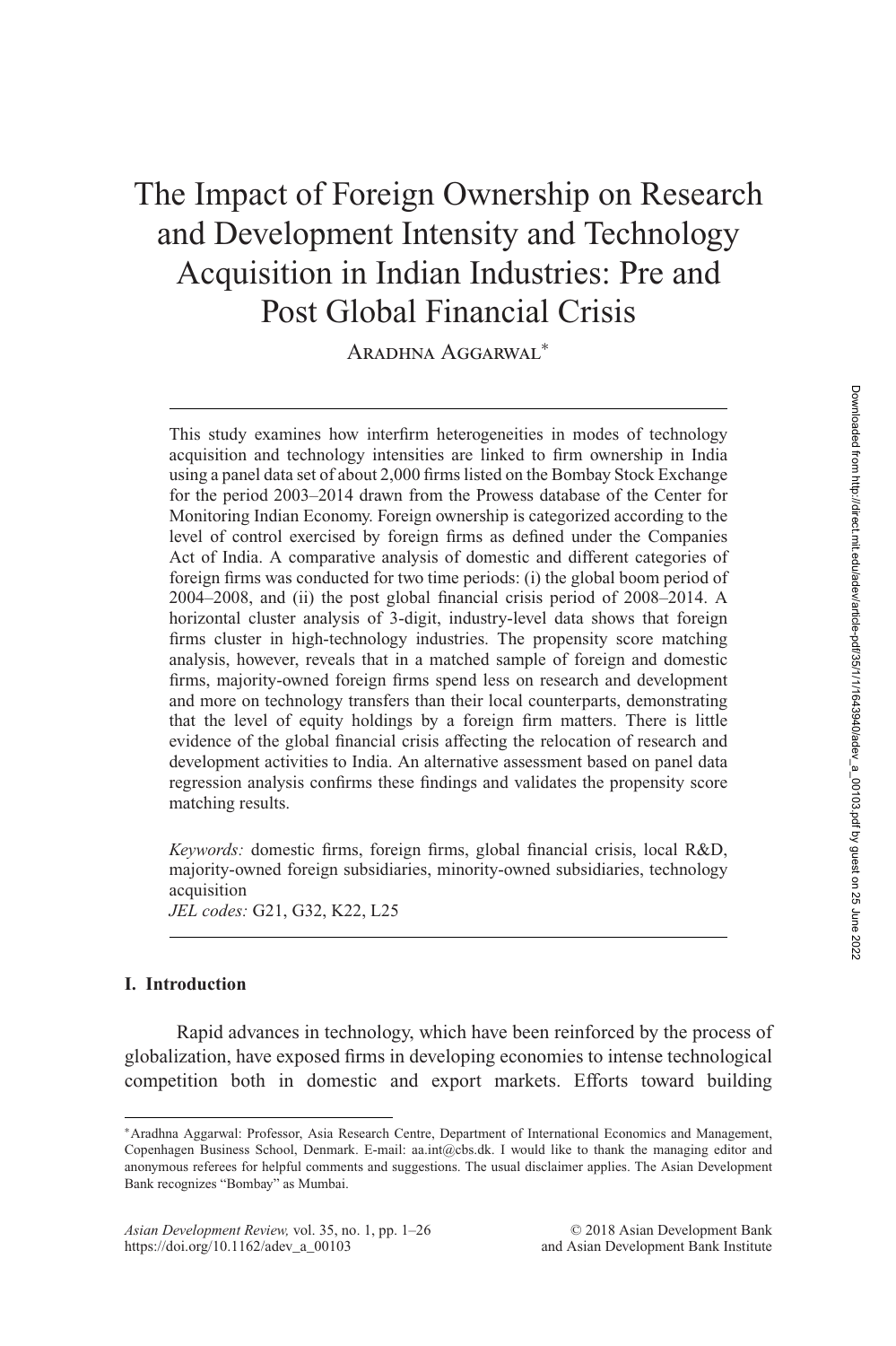technological capabilities are increasingly becoming vital for them to compete. However, building these capabilities is costly, cumulative, and evolutionary; it takes time and progress is uncertain (Lall [1992\)](#page-24-0). Realizing this, the governments of developing economies have encouraged multinational enterprises (MNEs) to set up local production facilities in the hope of importing new technologies and building the technological capabilities of domestic firms. It is expected that the presence of MNEs will entail technology transfers to domestic firms through spillover mechanisms such as labor turnover, imitation, competition, and demonstration. However, there is evidence that technology spillover effects are neither robust nor consistent across economies (see, for example, Mebratie and van Bergeijk [2013,](#page-24-0) Demena and van Bergeijk [2017\)](#page-23-0). There is growing recognition that foreign direct investment (FDI) can ensure more profound knowledge spillovers to domestic firms if MNEs perform a larger share of their research and development (R&D) activities in host economies (UNCTAD [2005\)](#page-25-0). Therefore, attracting R&D-intensive FDI is a critical concern for national policy makers in developing economies.

The present study analyzes the technological behavior of MNEs in India and investigates whether MNE subsidiaries are significantly different from their domestic counterparts in terms of technology intensity and modes of technology sourcing. Specifically, it examines whether MNEs spend more on R&D than their domestic counterparts or whether they are more likely to acquire new technologies from their global networks through licensing and imported capital goods.

It is assumed that R&D-intensive MNE subsidiaries (with significantly more R&D spending than domestic firms) are likely to have more robust effects on the technological capabilities of host economies than those subsidiaries that depend on technology imports from their parent firms (i.e., spending more on technology imports than their domestic counterparts). The former are better embedded into the local innovation systems and have greater potential for technological spillovers. The possibility that MNEs are not significantly different from domestic firms in either R&D spending or technology imports cannot be ruled out. Such MNEs would be considered technological laggards. The opposite is true if MNEs spend significantly more on both R&D and technology imports than their local counterparts. These MNEs may have the greatest potential for knowledge transfers to host economies.

In general, the distribution of corporate R&D spending is highly skewed across industries. A few high-technology sectors account for the overwhelming share of R&D activity (Hirschey, Skiba, and Wintoki [2012\)](#page-24-0). Given that MNEs undertake the bulk of global R&D expenditures and tend to have a strong presence in high-technology industries, differential technological behavior of foreign affiliates may reflect the fact that MNEs are attracted to such industries (Globerman, Ries, and Vertinsky [1994;](#page-24-0) Girma, Greenaway, and Wakelin [2001;](#page-24-0) Bellak [2004\)](#page-22-0). However, the possibility that they predominate in resource- or labor-intensive industries cannot be ruled out either. Selection bias can thus be a major problem in such studies (Damijan et al. [2003,](#page-23-0) Javorcik and Spatareanu [2008,](#page-24-0) Hake [2009\)](#page-24-0).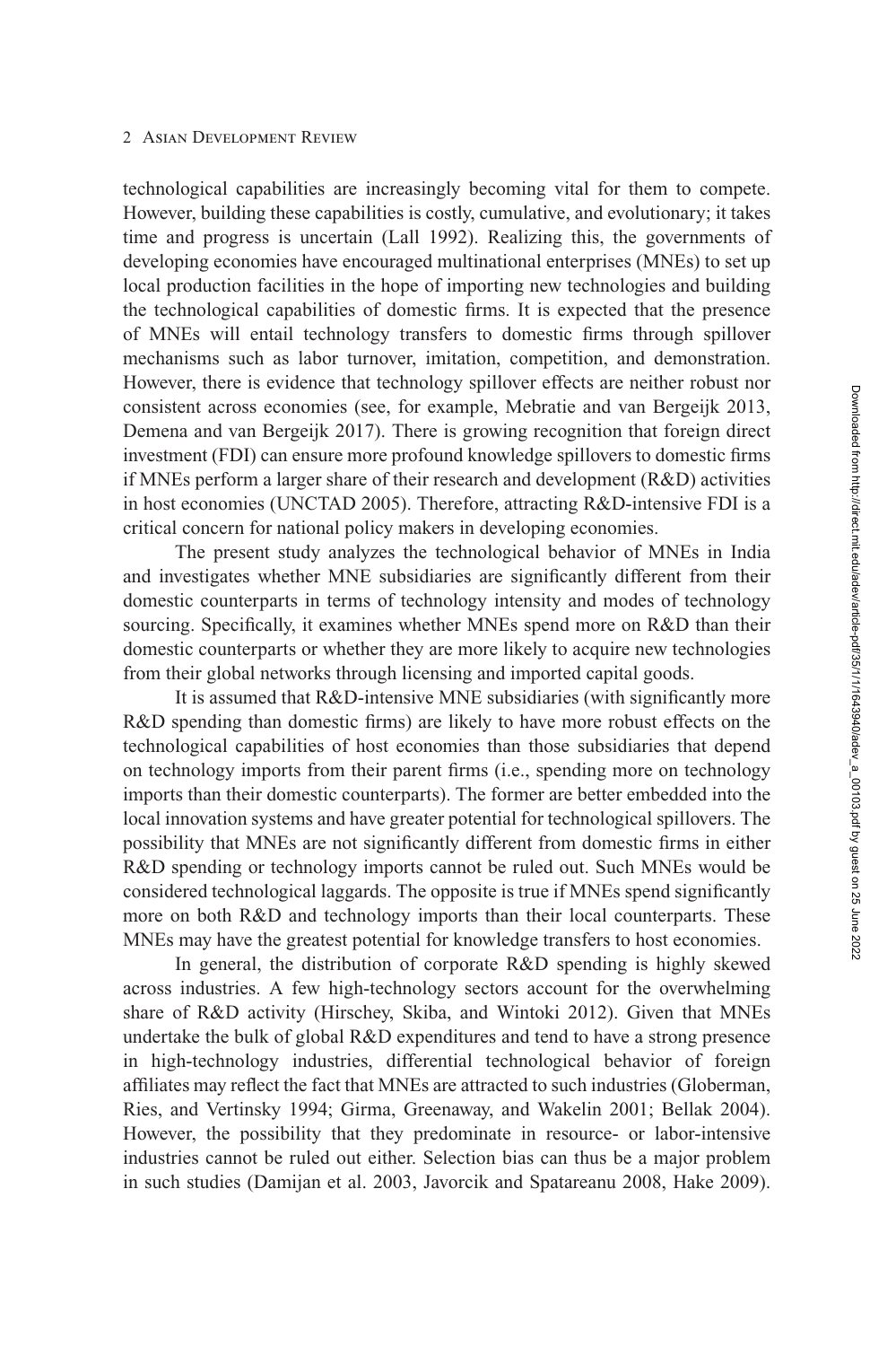Therefore, this analysis begins by identifying the sectoral distribution of MNEs in India by technological intensity using cluster analysis. This is followed by the use of propensity score matching methods to match each foreign firm with a domestic counterpart within broad industry groups to estimate the impact of foreign ownership on different forms of technological spending. To check the validity of my results, I also conduct panel data regression analysis on matched samples. The data are partitioned into two periods: (i) the global boom period of fiscal year (FY)2003–2004 to FY2007–2008, and (ii) the global financial crisis and postcrisis period of FY2008–2009 to FY2013–2014.<sup>1</sup> I conduct a separate analysis for each period to investigate the impact of global conditions on the technological behavior of foreign and domestic firms. There is evidence that the global relocation of R&D activities suffered following the global financial crisis (Kinkel and Som [2012;](#page-24-0) Dachs, Stehrer, and Zahradnik [2014\)](#page-23-0). This paper explores how the crisis impacted on the technology sourcing and technology spending of MNEs and domestic firms in India in a comparative analytic framework.

The study contributes to the existing literature in the following ways. First, it offers a systematic analysis of the differential technological behavior of MNEs and domestic firms. Indeed, there are studies that indicate the impact of foreign ownership on the R&D intensity of firms (Becker [2013;](#page-22-0) Tomiura [2003;](#page-25-0) Kumar and Saqib [1996;](#page-24-0) Kumar and Aggarwal [2005;](#page-24-0) Sasidharan and Kathuria [2011;](#page-25-0) Balsari, Özkan, and Varan [2015\)](#page-22-0). Yet, few have analyzed the technology strategies of foreign firms by considering alternative modes of technology sourcing. Second, most existing studies are concerned with foreign ownership; the strategic importance of the share of foreign ownership holding is largely ignored. This study identifies three levels of foreign ownership holding (10%–25%, 25%–50%, and 50% and above) and analyzes how impacts vary with the level of foreign ownership. Finally, the firm ownership data available from secondary sources, which form the basis of most studies (particularly for India), are subject to several limitations including a lack of transparency in the identification of foreign firms. Ownership data for the latest year are used for identifying foreign firms for all previous years. Given that a firm's ownership structure (particularly of publicly traded firms) is subject to continuous change, this practice is likely to yield spurious results. The present study addresses this gap through scrutiny of changes in ownership patterns for each firm over the relevant time periods.

Since the economic liberalization of the early 1990s, India has increasingly lowered barriers to entry for FDI. It is expected that FDI strengthens the competitiveness of Indian industries through technology transfers and by upgrading the technological capabilities of domestic firms through spillover effects, thereby contributing to restructuring and growth in the Indian economy. This study is

<sup>&</sup>lt;sup>1</sup>In India, a fiscal year is the period between 1 April and 31 March.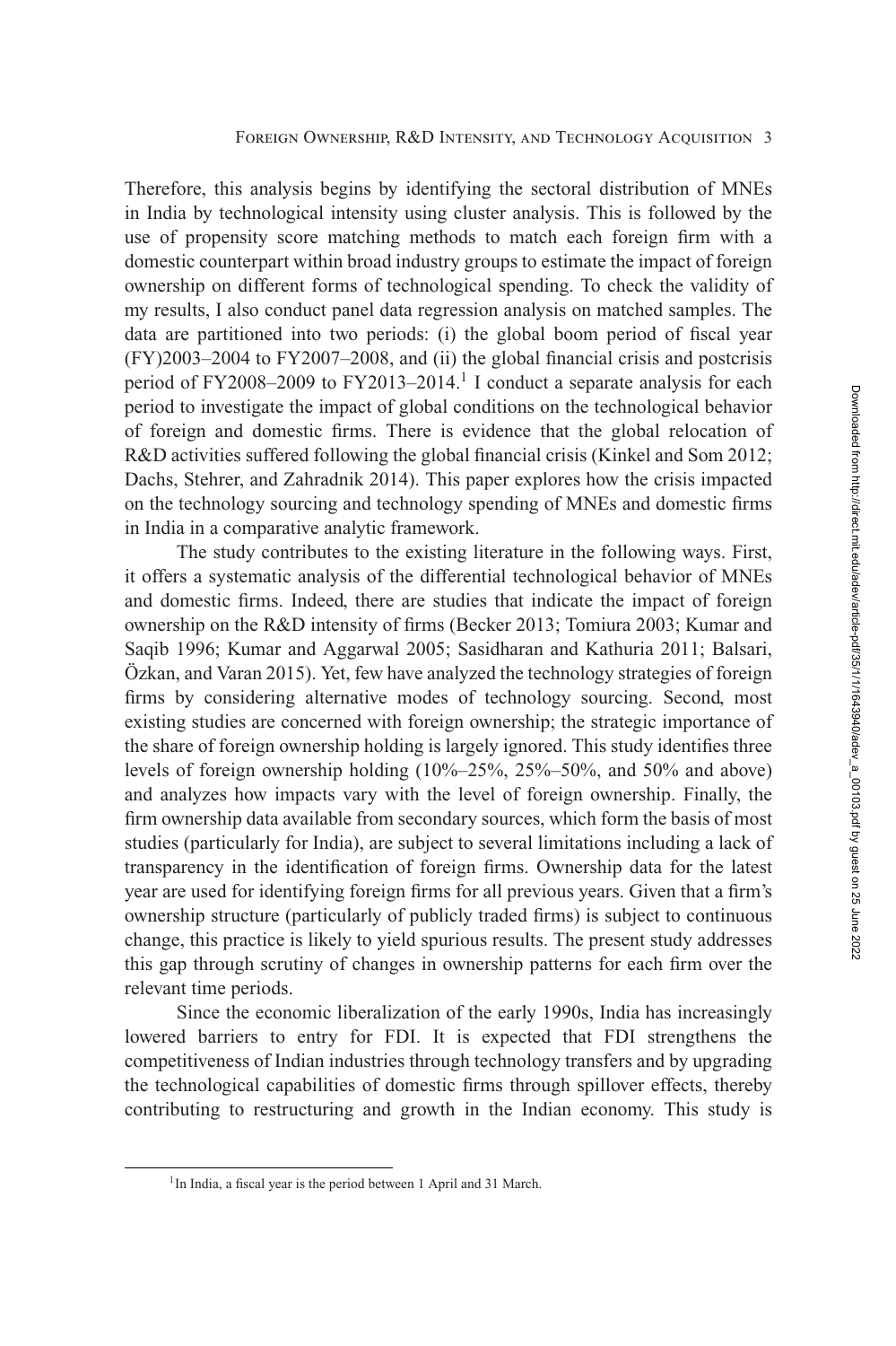expected to have important implications for policy makers in India and other developing economies that have adopted a similar growth path.

The rest of the study is organized as follows. Section II discusses the changing role of FDI in the Indian economy and establishes the relevance of India as the reference economy. [Section III](#page-5-0) describes the theoretical underpinnings of the analysis. [Sections IV](#page-8-0) and [V](#page-11-0) provide methodological and data-related detail, respectively. [Section VI](#page-12-0) presents the empirical results and [section VII](#page-21-0) concludes.

#### **II. Foreign Direct Investment in India**

There has been a tremendous increase in inward FDI in India since economic reforms were adopted in 1991, particularly since 2005. Prior to 1991, FDI was only allowed in core technology-intensive industries in which little technological progress had been made domestically. The Foreign Exchange Regulation Act imposed numerous restrictions on MNEs' ownership control, entry into markets, and growth, including the setting up of joint ventures with domestic partners, local content clauses, export obligations, and promotion of local R&D. In the post-1991 period, FDI has provided access to international networks and become a critical source of scarce capital, technology, and managerial skills. There has been a complete shift in government policy in favor of FDI since 1991, including the amendment of investment laws and guidelines to facilitate and promote inflows of FDI. In 2005, the Government of India began to accelerate its FDI reforms, lowering caps on foreign ownership across all sectors, particularly in construction, development of townships, defense, insurance and pensions, and single brand and e-commerce retail sectors. Currently, 100% foreign ownership is allowed in most sectors with a few exceptions.<sup>2</sup> In addition, attempts have been made to ease the norms, streamline rules and regulations, and improve the business climate.

These reforms have led to annual FDI inflows in India growing from about \$129 million (₹3.2 billion) in FY1991–1992 to over \$46 billion (₹2.2 trillion) in FY2011–2012 (Figure [1\)](#page-4-0). FDI inflows as a percent of gross domestic product also grew steadily during this period, with the ratio of FDI to gross domestic product improving from less than 2% in FY1991–1992 to over 4.5% in FY2008–2009, before declining to 3.8% in FY2013–2014.

The stock of FDI has increased astronomically since FY1991–1992. According to the RBI (2015), total foreign liabilities were only \$1.23 billion in 1992. This figure rose sharply to \$265 billion as of 31 March 2015 (RBI 2015). Nearly half of the total FDI stock at market prices was in the manufacturing sector in

<sup>2</sup>These exceptions include defense (49%), broadcasting content services (49%), print media (26%), insurance (49%), infrastructure in securities markets (49%), and private security agencies (49%). In addition, a small negative list includes lottery, gambling, chit funds, manufacturing of cigars and cigarettes, real estate business, and sectors not open for the private sector (e.g., atomic energy and railway operations).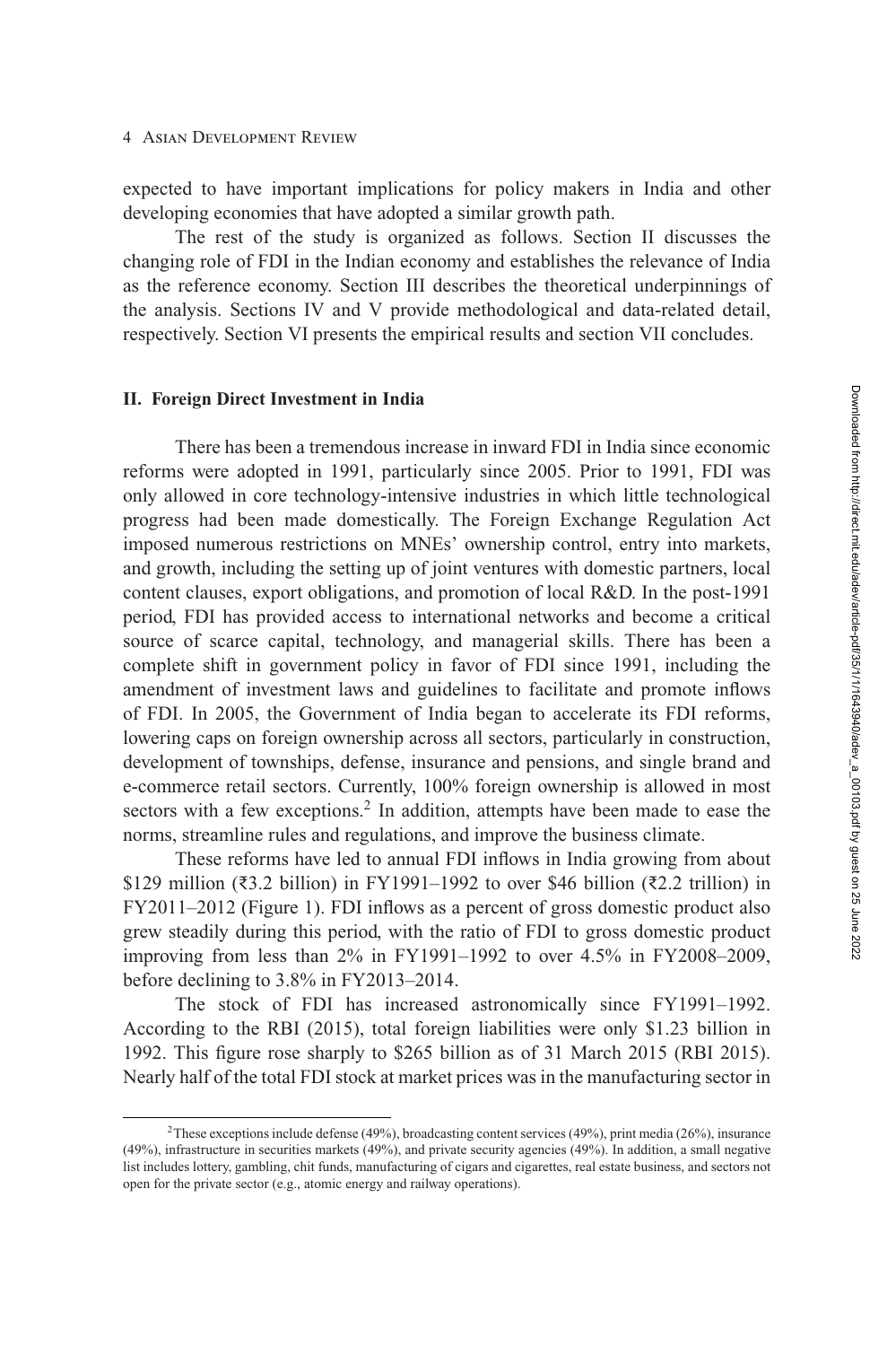

<span id="page-4-0"></span>Figure 1. **Inward Foreign Direct Investment Flows and Gross Domestic Product in India, FY1991–1992 to FY2013–2014**

 $FDI =$  foreign direct investment,  $FY =$  fiscal year,  $GDP =$  gross domestic product. Source: Reserve Bank of India. *Monthly Bulletins* (various issues). Mumbai.

2015. Information and communication services (15.5%) and financial and insurance (13.6%) were the other major activities attracting FDI. Globally, India has become one of the most attractive destinations for FDI by improving its position vis-à-vis other economies. During FY2005–2006, India was the fourth-largest recipient of FDI in the world. After the global financial crisis, it temporarily fell from among the top 10 recipients of FDI before rejoining this grouping in 2014. On a regional basis, India accounts for more than 90% of all FDI in South Asia.

There has also been a proliferation of wholly and majority-owned foreign companies in India in the postreform period. The foreign share of total equity in foreign companies was about 72% at the end of 2014, while in the manufacturing sector it was about 85% (RBI 2015). This is significant because prior to FY1991–1992 the foreign equity share was restricted to 40% in most sectors.

Finally, there is anecdotal evidence that India is receiving R&D-intensive FDI. According to the National Science Foundation, firms from the United States spent \$73 billion on R&D in host economies in 2013; of this total, around \$6 billion  $(8\%)$  was spent in India.<sup>3</sup> Many prominent United States firms have set up their R&D centers in India, including GE, Intel, Microsoft, and IBM, which has two labs

<sup>3</sup>National Science Foundation. Statistics. http://www.nsf.gov/statistics/.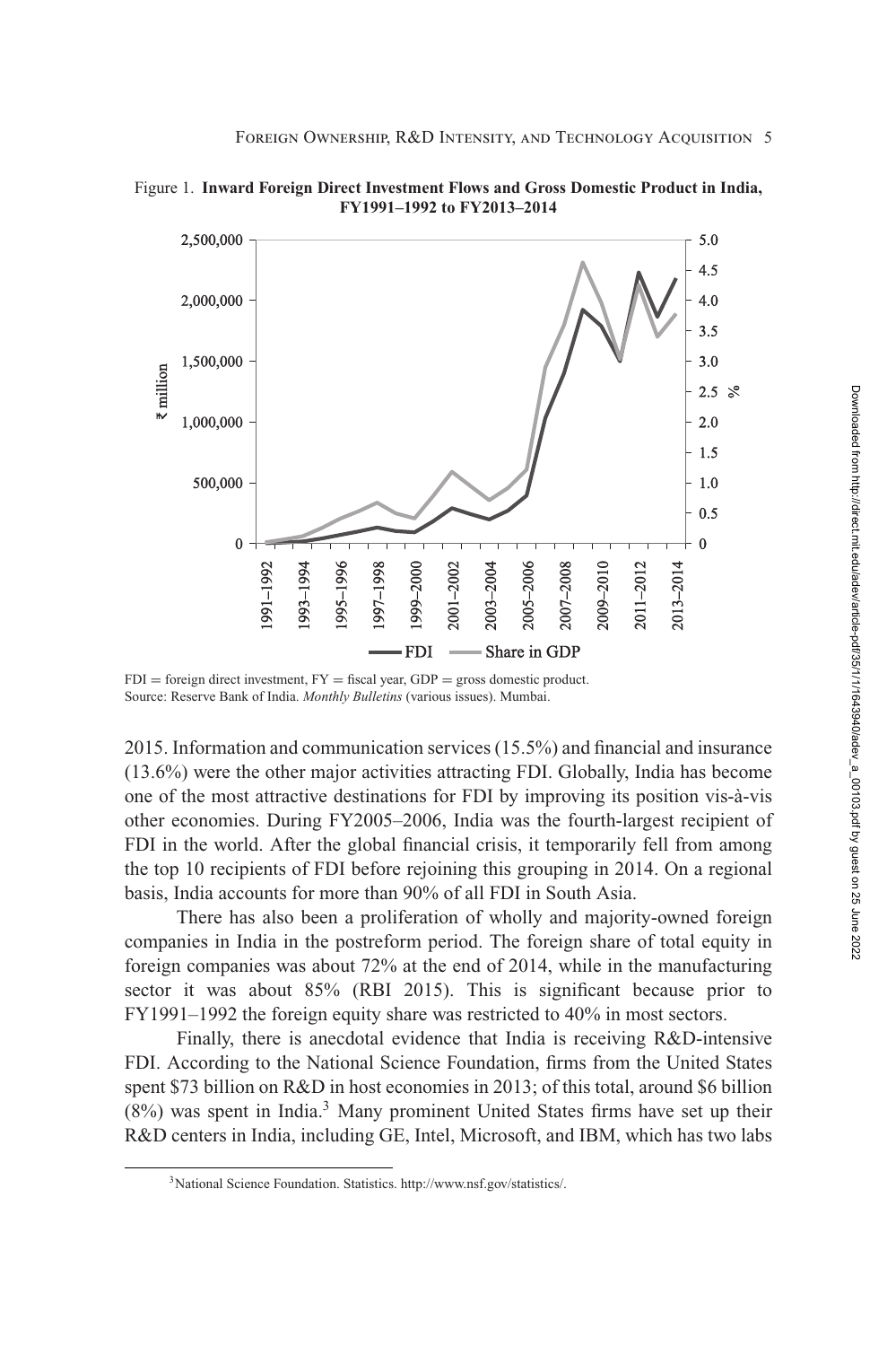<span id="page-5-0"></span>in India employing over 500 scientists (Patra and Krishna [2015\)](#page-25-0). In this context, the present study is important because it provides systematic evidence on whether foreign ownership is important for stimulating domestic R&D activities in India.

#### **III. Theoretical Discussion**

## **A. Technological Activities: Multinational Enterprises versus Domestic Firms**

The theoretical literature on the technological behavior of MNEs comprises four major strands and is largely ambiguous with regard to predictions. The traditional international business literature, comprising the industrial organization (Caves [1996,](#page-23-0) Hymer [1976\)](#page-24-0) and transaction cost theories (Dunning [1993,](#page-23-0) Williamson [1975\)](#page-25-0), argues that the existence of MNEs hinges on the relative monopolistic advantages that they enjoy against rival domestic firms. They derive their competitive advantages from the assets they have generated in their home economies. Proprietary technology is the key firm-specific asset and it is guarded closely through internalization. Therefore, R&D activities are mostly being carried out at firms' headquarters and the subsidiaries depend upon imported technologies. Their own R&D activities are at best limited and mainly to adapt products and services in line with local tastes and requirements. Therefore, R&D expenditures among MNE subsidiaries are likely to be smaller than those of their local counterparts, while the opposite might be true for imports of embodied and disembodied technologies.

The resource-based view turns the focus from the firm (MNE) to the subsidiary (Peng [2001;](#page-25-0) Rugman, Verbeke, and Nguyen [2011\)](#page-25-0). It conceptualizes an MNE subsidiary as a semiautonomous entity with its growth driven by its own distinctive capabilities developed through entrepreneurial efforts, including the creation and development of local technological competencies complementary to the rest of the MNE.

The newly emerged literature on R&D relocation (Cantwell and Janne [1999,](#page-23-0) Kuemmerle [1999,](#page-24-0) Dunning and Lundan [2009\)](#page-23-0) focuses on the internationalization of R&D by MNEs and views it as part of their strategic business decisions, which are driven by the motivations of accessing talent at lower costs, tapping into local centers of excellence, commercializing products in foreign markets with the speed required to remain competitive, and contributing to their headquarters' stock of knowledge. But the decision to internationalize R&D is contingent upon specific MNE, home country, and host country advantages (e.g., market size, scientific and engineering capabilities, lower costs, university research, and level of industrialization) that shape the decisions of MNEs (see, for example, OECD [2008a;](#page-24-0) Dachs, Stehrer, and Zahradnik [2014\)](#page-23-0).

The social network theory focuses on parent–subsidiary relationships, subsidiary roles and strategies, and subsidiary resources and capabilities. Its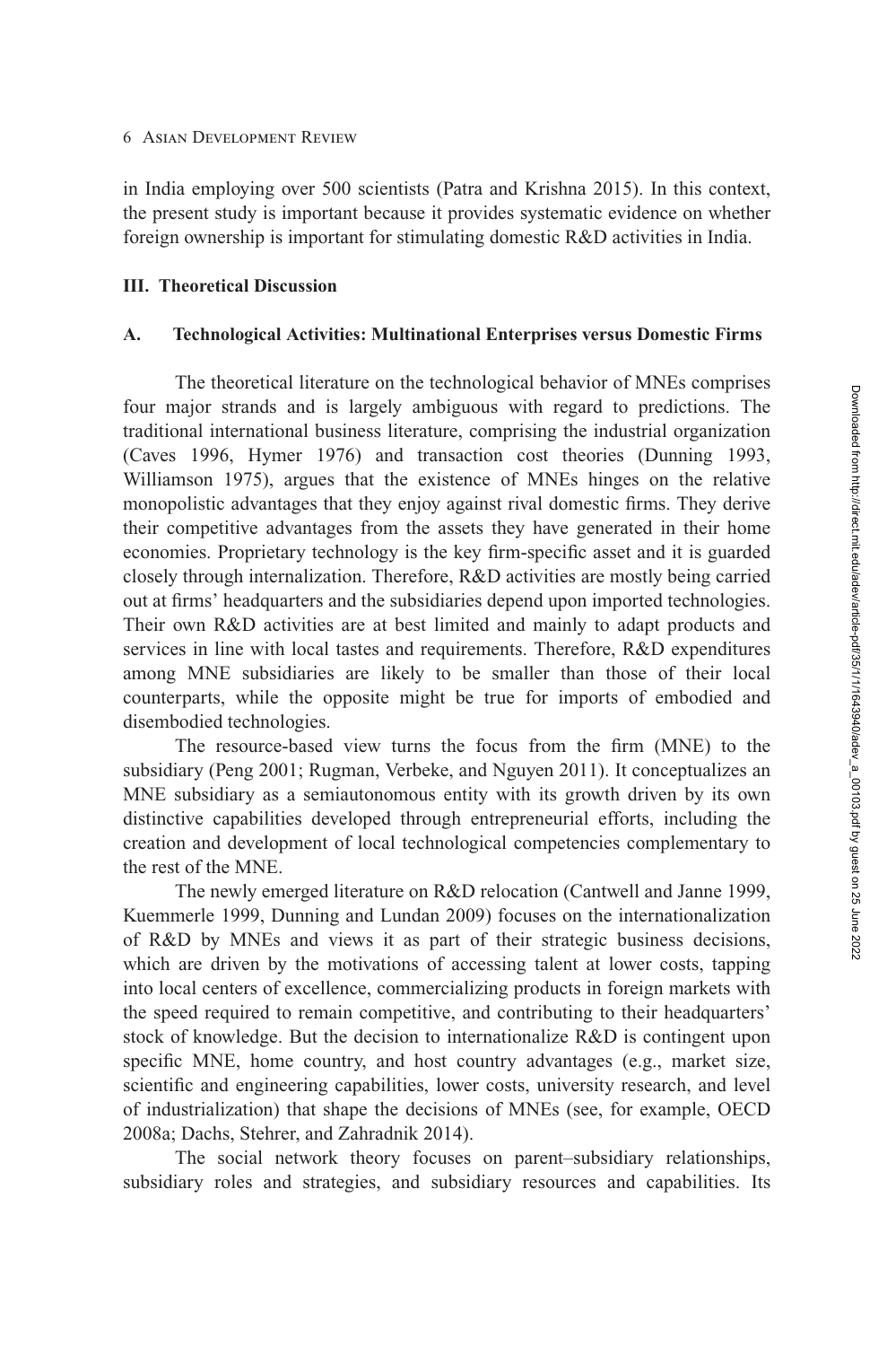proponents (Ghoshal and Bartlett [1990;](#page-24-0) Gupta and Govindarajan [1991;](#page-24-0) Birkinshaw, Hood, and Jonsson [1998;](#page-22-0) Birkinshaw, Hood, and Young [2005;](#page-23-0) Cantwell and Mudambi [2005\)](#page-23-0) argue that an MNE is not a compact, rationally conceived organization with a uniform goal, but a differentiated network of a variety of subsidiaries that face heterogeneous national contexts. There are three levels of networks:

- (i) intraorganizational networks that encompass headquarters and subsidiaries, and their interrelationships;
- (ii) interorganizational networks that are formed between the MNE and other organizations in joint ventures, strategic alliances, and licensing agreements; and
- (iii) MNE local networks with customers, suppliers, and authorities.

The extent to which an MNE subsidiary is embedded in these networks determines its technological behavior. The greater it is embedded within intraorganizational networks the greater will be its dependence on the headquarters for technological knowledge and information. On the other hand, a greater embeddedness of MNEs in local networks is associated with greater technology creation in host economies. But the network embeddedness of subsidiaries is essentially a matter of the strategic choices of the parent firm, which in turn are influenced by subsidiaries' own initiatives, resources, and capabilities, as well as the locational advantages of host economies.

The arguments related to technology spending by MNEs in host economies are ambiguous. Thus, we set up competing hypotheses for quantitative testing:

- (i) Hypothesis 1: MNE subsidiaries have an R&D intensity significantly higher than that of domestic firms.
- (ii) Hypothesis 2: MNE subsidiaries exhibit a higher intensity of spending on royalty payments for technology imports from international networks than their local counterparts.

## **B. Ownership and Technological Activity**

The classical international business theories postulate that a strategic (controlling) ownership stake ensures greater embeddedness of subsidiaries within internal networks to minimize leakages of their proprietary technology. In contrast, the network approach argues that the subsidiaries that are subject to a controlling or majority ownership stake are more likely to compete for excellence within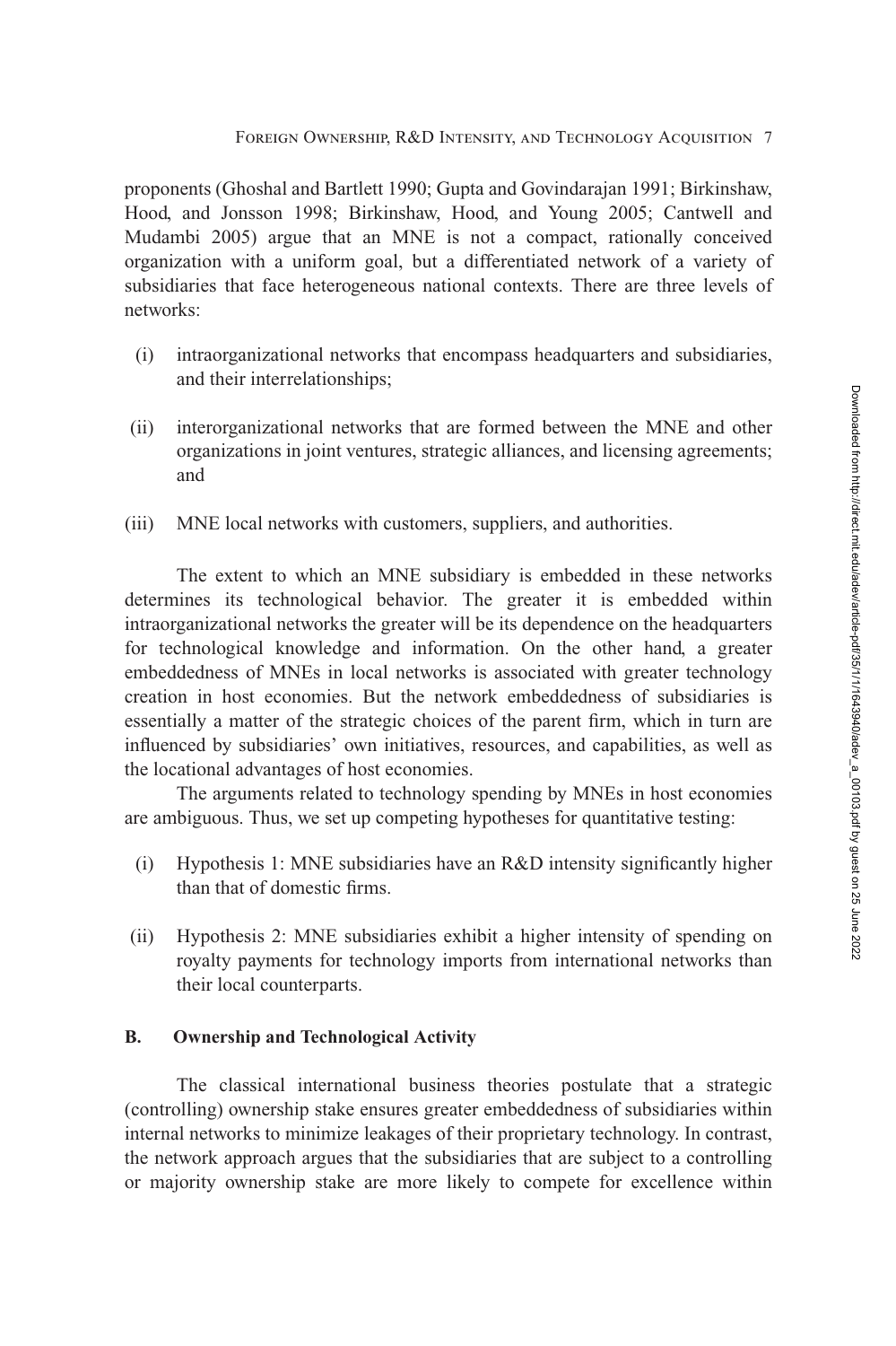the organization and commit larger resources to R&D spending because such subsidiaries are vital to the success of the parent firms and are therefore more likely to be assessed with regard to their long-term objectives. This argument also underpins the institutional approach, which posits that a firm's strategic behavior is influenced by the surrounding institutional environment (Dunning and Lundan [2008\)](#page-23-0). When the regulatory environment is weak in the host economy and/or the social and cultural distance between the home and host economies is large, the company lowers its ownership stake and commits lower resources. The lower the ownership stake, the lower the level of support that subsidiaries receive from their parents for local initiatives. This also implies that their dependence on internal networks is higher. There are thus conflicting arguments regarding the impact of ownership stakes also. We therefore test two competing hypotheses:

- (i) Hypothesis 3: Majority-owned subsidiaries exhibit a greater tendency to embed in local networks and incur larger R&D expenditures than their local counterparts.
- (ii) Hypothesis 4: Majority-owned subsidiaries are more likely to depend on imported technologies from their parent firms and other internal network actors.

# **C. Global Crisis, Ownership, and Technological Activity**

In contrast to the above, there is no clear theoretical prediction regarding the effects of global economic and financial crises on the globalization of R&D activities by MNEs. One argument is that negative market growth expectations during a crisis can drive MNEs to lower the coordination costs of dispersed R&D. The opposing argument is that amid economically challenging conditions, firms tend to minimize costs by relocating more of their activities to cheaper locations (Kinkel and Som [2012\)](#page-24-0). Empirically, Dachs, Stehrer, and Zahradnik [\(2014\)](#page-23-0) find that in most economies, the R&D spending of MNEs is more severely affected by global crisis than that of domestic firms. They observed a reversal in the trend of R&D internationalization in the period following the recent global financial crisis. Kinkel and Som [\(2012\)](#page-24-0), on the other hand, find that small firms were hurt by the crisis even as large firms continued to relocate their R&D amid the crisis. Thus, once again I set up opposing hypotheses:

- (i) Hypothesis 5: Foreign firms exhibit higher R&D intensity than their local counterparts during periods of economic crisis.
- (ii) Hypothesis 6: Foreign firms exhibit lower R&D intensity than their local counterparts during periods of economic crisis.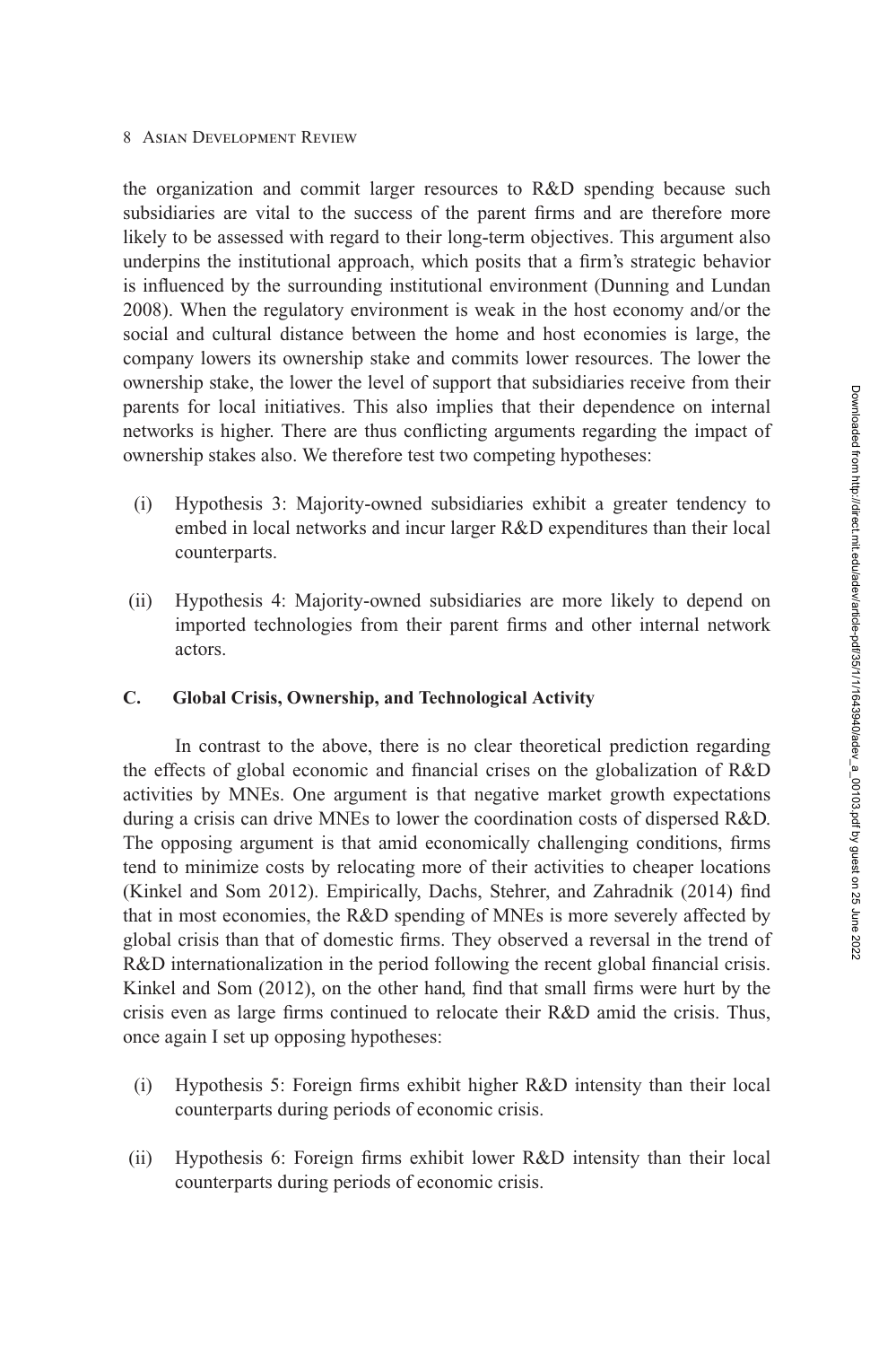#### <span id="page-8-0"></span>**IV. Methodology**

For empirical analysis, I used a multilevel methodology, which is discussed below.

## **A. Identifying Foreign Firms**

Following International Monetary Fund guidelines, a direct investment enterprise in India is defined as an incorporated or unincorporated enterprise in which a foreign direct investor owns 10% or more of the ordinary shares or voting power (for an incorporated enterprise) or the equivalent (for an unincorporated enterprise). There is, however, recognition that a numerical guideline of 10% does not capture the essence of FDI for economic analysis. This definition is adopted for the sake of consistency and cross-country comparability of FDI statistics and is based on the premise that a share as low as 10% of voting rights or equity capital allows the investor to "influence the management," providing the basis for an FDI relationship. The System of National Accounts Framework of the United Nations uses "controlling stakes" as the basis for economic analysis of FDI for which more than 50% ownership is necessary. OECD [\(2008b,](#page-24-0) 21–23) defines "companies with a 50% or more stake as FDI subsidiaries (controlled enterprises), while those with a 10%–50% stake are FDI associates (influenced enterprises)." Under the Companies Act of India, there are three threshold levels of shareholding from the perspective of defining "influence" and "control" (10%, 25%, and 50%). Based on this classification and the available data, I have identified three types of foreign firms:

- (i) minority holding  $(10\%-25\%)$  with minor influence,
- (ii) dominant minority holding (25%–50%) with dominant influence, and
- (iii) majority holding (above 50%) with controlling stake.

In addition, I have created a category for experiential foreign firms. These firms are not predominantly foreign firms; rather, they have foreign ownership for only a short time during the review period.

# **B. Investigating the Sectoral Distribution of Multinational Enterprises by Technology Intensity Using Cluster Analysis**

To identify the sectors targeted by MNEs, I clustered industries at the 3-digit level by technological orientation and brand value using the "wards linkage"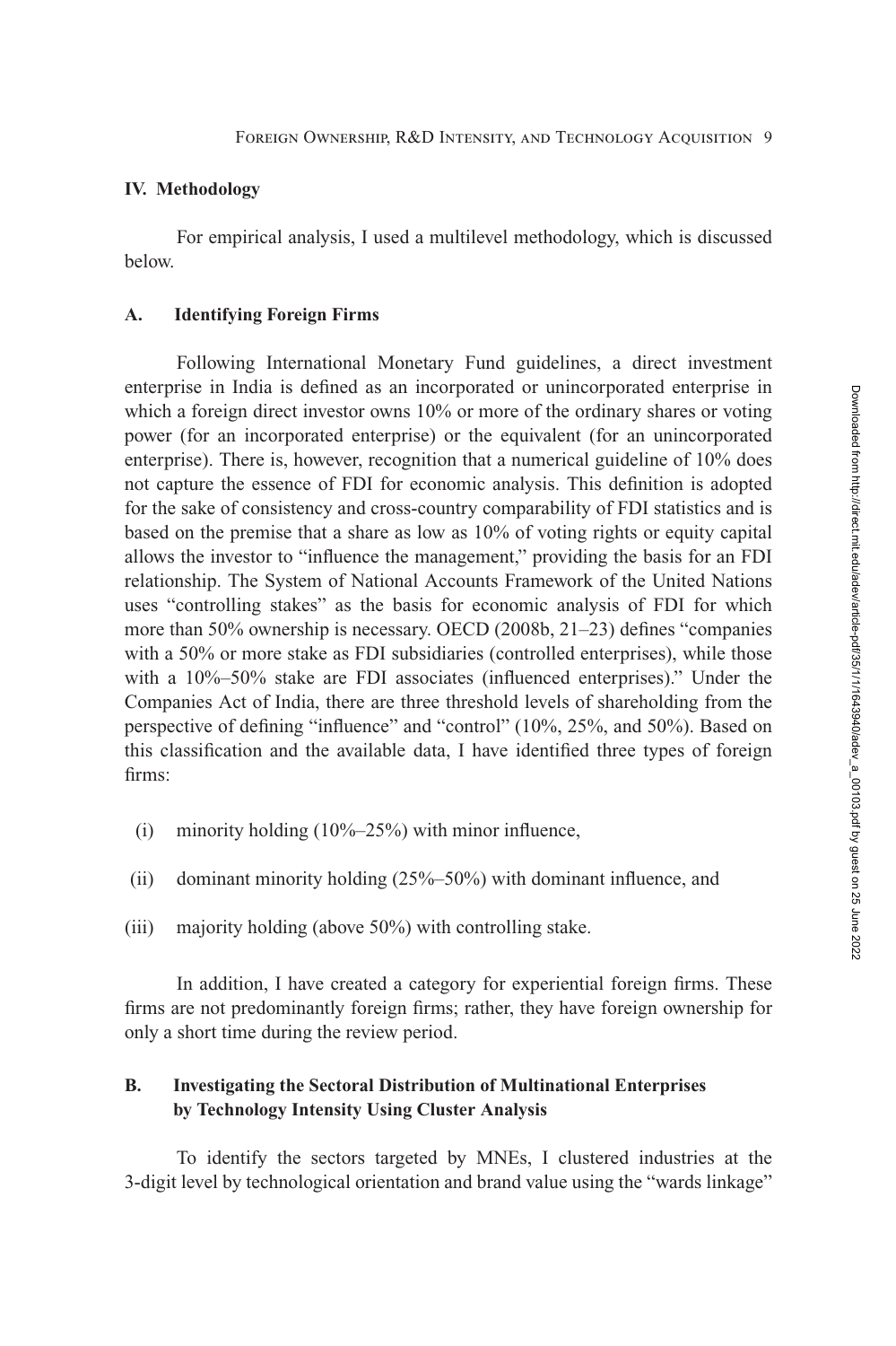method of hierarchical clustering (Everitt, Landau, and Leese [2001\)](#page-23-0). Based on the dendograms and appropriate stopping rules, I determined the number of clusters in the sample and then examined the presence of foreign firms by ownership stake in each group. The analysis was conducted at the 3-digit level of aggregation using the STATA statistical package and the following variables:

- (i) R&D spending-to-sales ratio  $= 1$  if it is  $> 0$  for the industry and 0 otherwise,
- (ii) ratio of royalty payments abroad to sales  $= 1$  if it is  $> 0$  for the industry and 0 otherwise,
- (iii) ratio of capital goods imports to sales  $= 1$  if it is  $> 0$  for the industry and 0 otherwise,
- (iv) ratio of advertisement expenditures to sales  $= 1$  if it is  $> 0$  for the industry and 0 otherwise, and a
- (v) dummy variable  $= 1$  if the firm is in the manufacturing sector and 0 if it is in the service sector.

# **C. Assessing the Difference in Technology Intensity between Local and Foreign-Owned Firms**

## **1. Propensity Score Matching**

Propensity score matching is a nonparametric estimation method that creates a comparison group (domestic firms) with identical distributions of observable characteristics to those in the treatment group (foreign firms) to address the issue of endogeneity. The basic idea is to find for every foreign firm a matching domestic firm in terms of all relevant observable characteristics X. The mean effect of foreign ownership (or the average treatment effect) is then calculated as the average difference in outcomes between the foreign and matched domestic firms.

For matching, I constructed four propensity score models corresponding to four categories of the foreign firms using firm- and industry-specific attributes.<sup>4</sup> In each case, it was ensured that the balancing property was satisfied. A kernel method was used to identify the domestic firms that match the foreign firms. The condition of common support resulted in discarding some firms. The level of rejection of unmatched domestic firms varied between 14% and 23%. Considering that there are a large number of domestic firms, this does not amount to a significant loss of

<sup>4</sup>Further details are available upon request.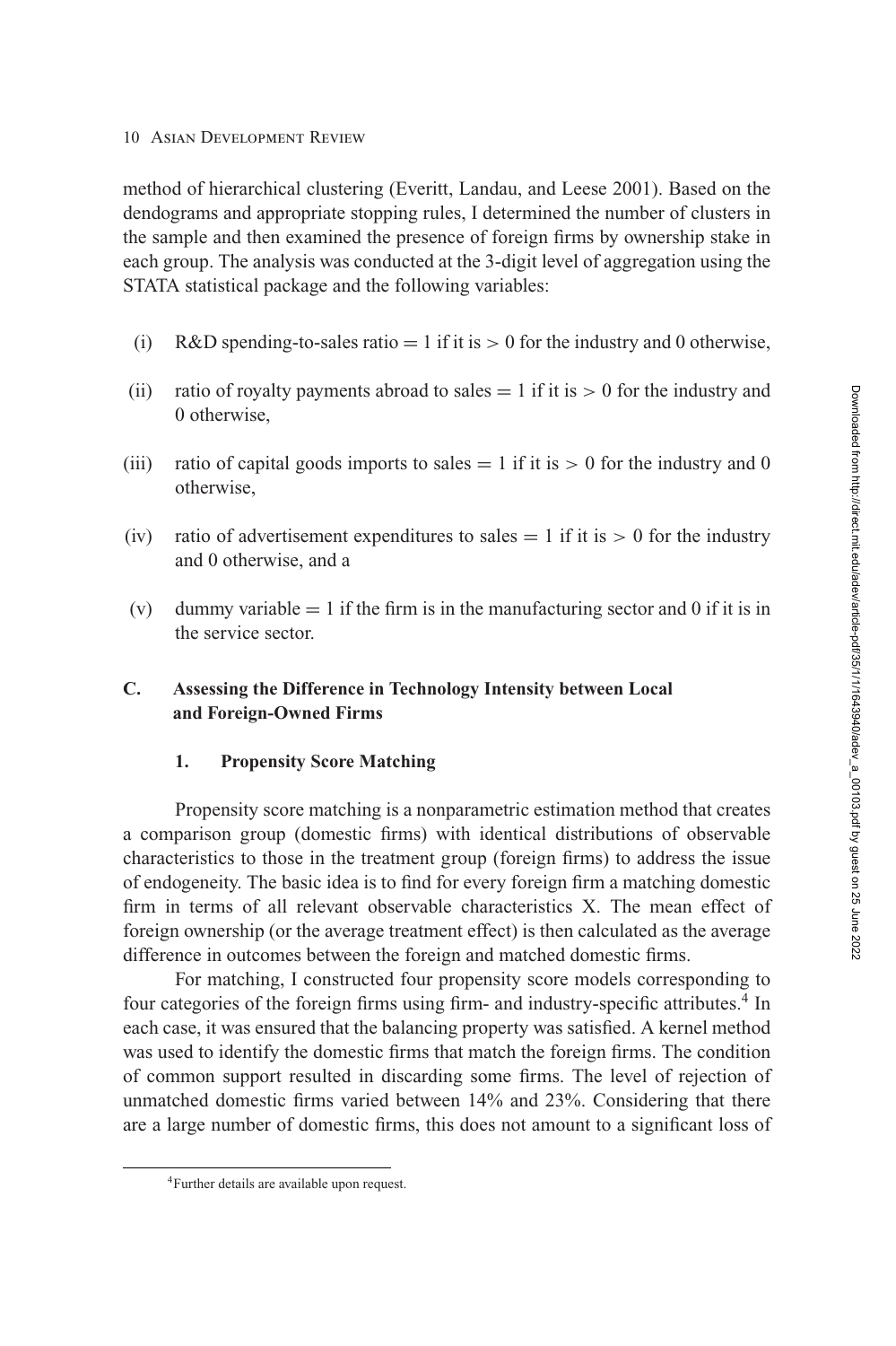data and is therefore unlikely to compromise the representativeness of the results. To assess the quality of matching, appropriate tests were conducted. However, while matching removes any bias caused by selection on observable variables, it leaves the possibility of bias due to selection on unobservable variables. Thus, perfect matching is not possible, which affects the quality of estimates. The propensity score matching analysis is therefore complemented by a generalized least squares (GLS) regression analysis based on the panel database to check the consistency and robustness of the results.

## **2. Generalized Least Squares Regression on the Matched Sample**

The variables representing technological activity are regressed on foreign ownership variables after controlling for firm- and industry-specific characteristics using the matched sample. The firms that are off the common support are dropped to include only those in the common support region. The following model is used for the analysis:

$$
Y_{it} = \beta_0 + \beta_1 X_{it} + v_{it}
$$

where  $Y_{it}$  is the dependent variable representing two alternative modes of technology sourcing: (i) R&D, and (ii) international transfer of disembodied technologies. These estimations are performed only for local R&D (RD\_INT) and disembodied technology imports (ROY\_INT). The control variables are drawn on the existing literature (see, for example, Becker [2013,](#page-22-0) Cohen [1995\)](#page-23-0) and are described in Table [5.](#page-17-0)

The two modes of technology activity, R&D and acquisition, are not independent of each other. Technology imports by firms are likely to influence their R&D efforts, while the intensity of technology imports may itself depend on R&D efforts. Thus, there is possible simultaneity between the two. Further, with respect to most explanatory variables in the model, there could be a problem of endogeneity. To address these issues, I assume that both technology choice and intensity are strategic decisions with a long-term orientation. Firms do not spontaneously determine them based on current performance. Rather, they take account of past, current, and planned behavior and performances in making such decisions. Therefore, I converted the behavioral explanatory variables into a moving average of 3 years comprising the lagged year, current year, and lead year. However, tax rate (TAX) and profit margin (PCM) are lagged by 1 year only. The inclusion of lagged and lead variables addresses the issues of causality and simultaneity, and allows us to estimate the two models separately to explore the impact of foreign ownership on technology intensities.

A panel data approach is employed to control for unobserved firm- and time-specific characteristics. A fixed-effect specification of the model is normally considered ideal but has been ruled out here because it does not return estimates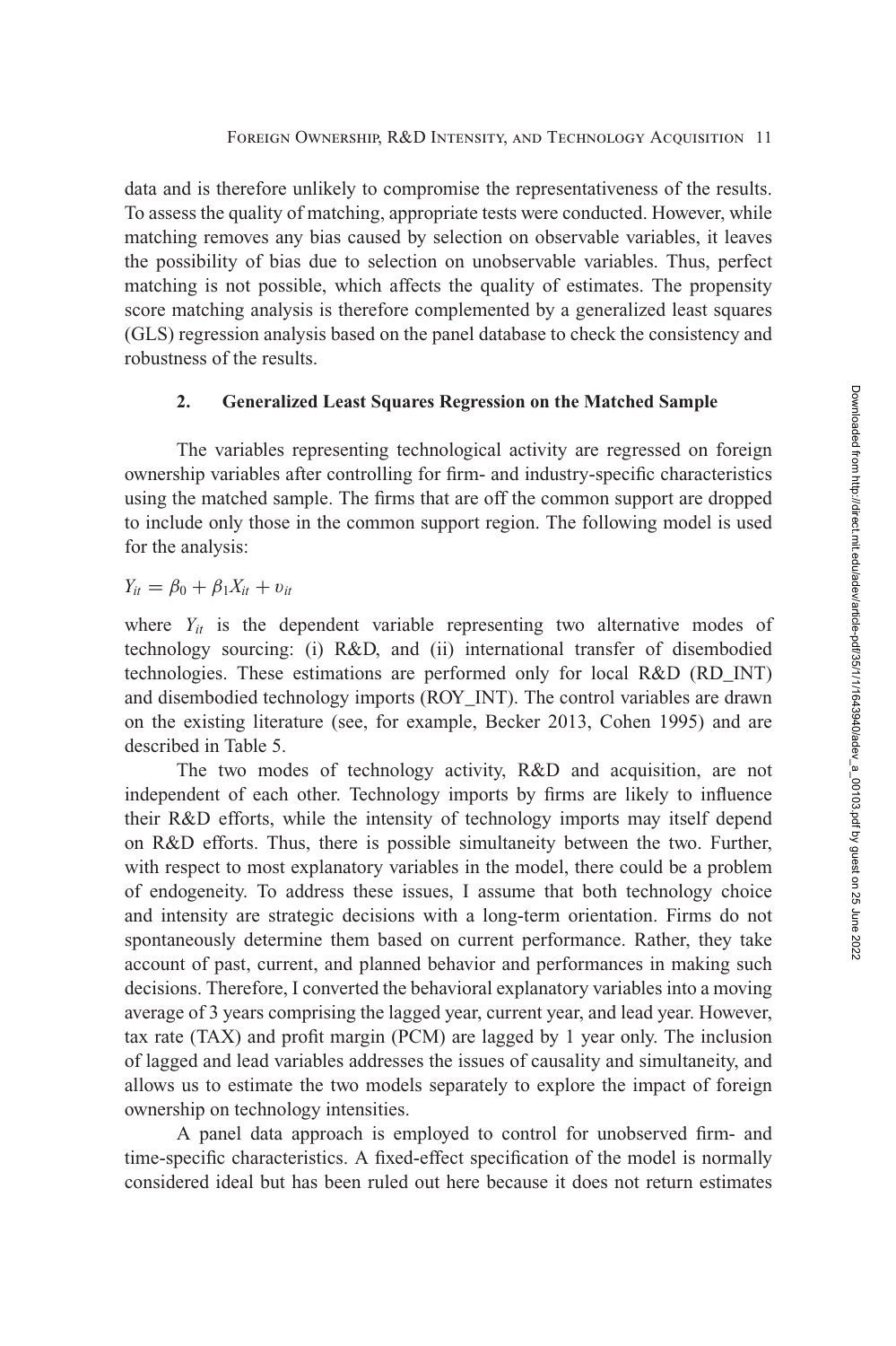<span id="page-11-0"></span>of the time-invariant variables, which are the main variables. Thus, I have used the random-effect specification. In general, fixed-effect estimates are preferred over random effects because the latter produce biased estimates if the regressors and the residuals (firm effects) are correlated. Recent studies have found this justification insufficient to prefer fixed over random effects based on the argument that if the units are relatively similar on average, then the appropriate model should be guided by the researcher's goals (Clarke et al. [2010,](#page-23-0) Clark and Linzer [2015\)](#page-23-0). Since I am using matched samples, the firms are rather similar. Therefore, the use of random-effect GLS estimates is not expected to be inferior. For ensuring the robustness of the GLS estimates, I have also controlled for the time effects by incorporating year dummies to capture fixed effects of intertemporal shifts and corrected the estimates for heteroscedasticity. For yet another validity check, I have obtained Mundlak estimates (see, for example, Bell and Jones [2015\)](#page-22-0). These estimates relax the assumption in the random-effects estimator that the observed variables are uncorrelated with the unobserved variables. But these estimates cannot control for time-specific variations and heteroscedasticity. For a comparative analysis of the main variables, I have presented Mundlak's estimates only for the key variables in the text.

#### **V. Data**

Empirical analysis is based on firm-level data from Prowess, a database of the financial performance of over 27,000 listed and unlisted Indian firms from a wide section of the manufacturing, utilities, mining, and service sectors. The data are collected by the Centre for Monitoring Indian Economy from the balance sheets of firms and are updated continuously. Along with financials, the database also provides detailed information on the shareholding patterns of these companies. Most studies use the ownership data of the latest year, assuming that the shareholding patterns of firms remain the same over the years prior to the latest year. However, this assumption is not reasonable for two reasons. First, the shares of most of these companies are actively traded in the market and the acquisition of shares of the existing firms through the market has become an important mode of entry for foreign firms in India. Second, the data on shareholding patterns for a given period is available only for those firms that are actively traded in the market during that period. Clearly, the studies that use the ownership data from the latest year are subject to selectivity bias. For different periods, the results may vary depending upon the availability of ownership data and firms' ownership stakes in the latest year. There is evidence that the distributional properties of samples drawn from Prowess are not consistent for different periods (Choudhury [2002\)](#page-23-0). To address this limitation, we procured the ownership data of 5,109 listed firms as of 31 March of each year from FY2000–2001 to FY2013–2014. The data were matched with the Stock Exchange Board of India and Bloomberg ownership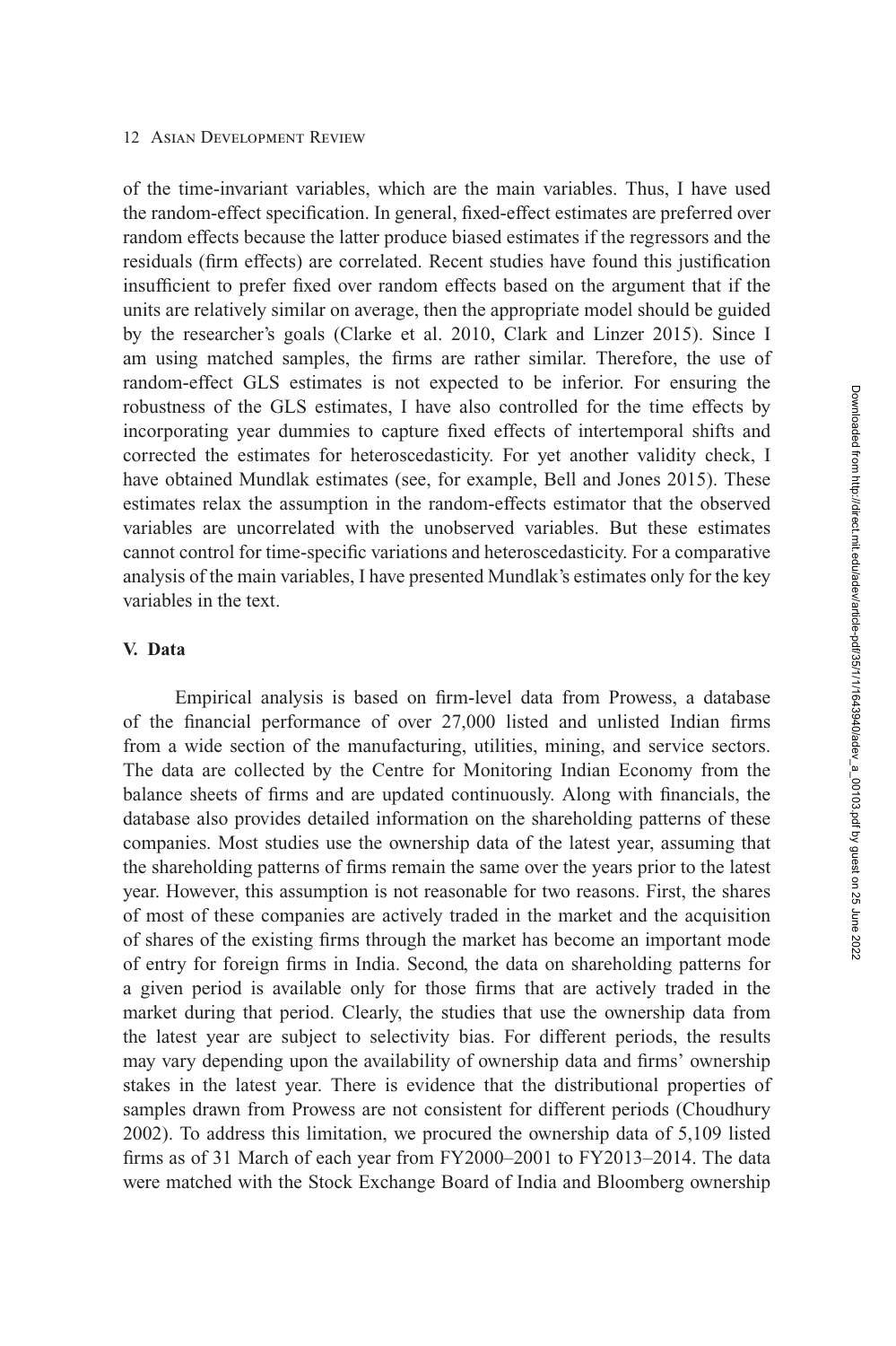<span id="page-12-0"></span>databases available online for validation purposes. For each firm, the data for the available years were cross-checked and gaps were filled wherever possible. Since the data pertain only to actively traded firms, it was cleaned for the purpose of making consistent comparisons. First, only those firms for which the information was available for each of the 11 years were included, leaving 2,004 firms. Second, those firms reporting zero or negative net sales were dropped. After the cleaning process, the final data set consisted of a balanced panel of 1,781 firms spanning 11 years (FY2003–2004 to FY2013–2014).

#### **VI. Empirical Results**

# **A. Cluster Analysis of the Sectoral Distribution of Multinational Enterprises by Technology Intensity**

Based on the standard rules mentioned above, I identified five clusters of industries. Each of the clusters is well populated, confirming that each cluster is substantive. Table [1](#page-13-0) gives the mean values of the variables in the five principal clusters. The main dividing line runs between the manufacturing and service industries on one hand, and between industries that score high and low on the technology and product differentiation variables on the other hand.

Table [2](#page-14-0) reports the clustering results by ownership mode, which is of primary interest here. Between FY2003–2004 and FY2007–2008, the distribution of foreign companies was highly skewed in favor of high-technology manufacturing industries. As stated above, the technological or brand superiority of MNEs is the primary reason they venture into investing abroad in the first place. In India, this pattern can also be attributed to the legal framework prior to 1991, which sought to channel FDI into high-technology production by setting higher FDI caps in these sectors. By the period from FY2008–2009 to FY2013–2014, services had become more promising and the sectoral distribution of FDI became somewhat diffused (as shown by the reduced levels of standard deviations). There was a substantial restructuring in the distribution of experiential firms from services to manufacturing during this decade, reflecting a shift of FDI from manufacturing to services. But within each broad sector, changes have been marginal rather than substantive. Within manufacturing, there is a visible shift of foreign firms in favor of medium-technology consumer goods. However, over 62% of majority-owned companies still belonged to the high-technology manufacturing cluster and almost one-fourth of these were concentrated in the high-technology services cluster. Only about 15% could be classified as low technology, either in manufacturing or services.

A critical question is whether foreign firms are also more active in R&D than their local counterparts or if they continue to embed in internal knowledge networks. In the propensity score matching and regression analyses, I shall address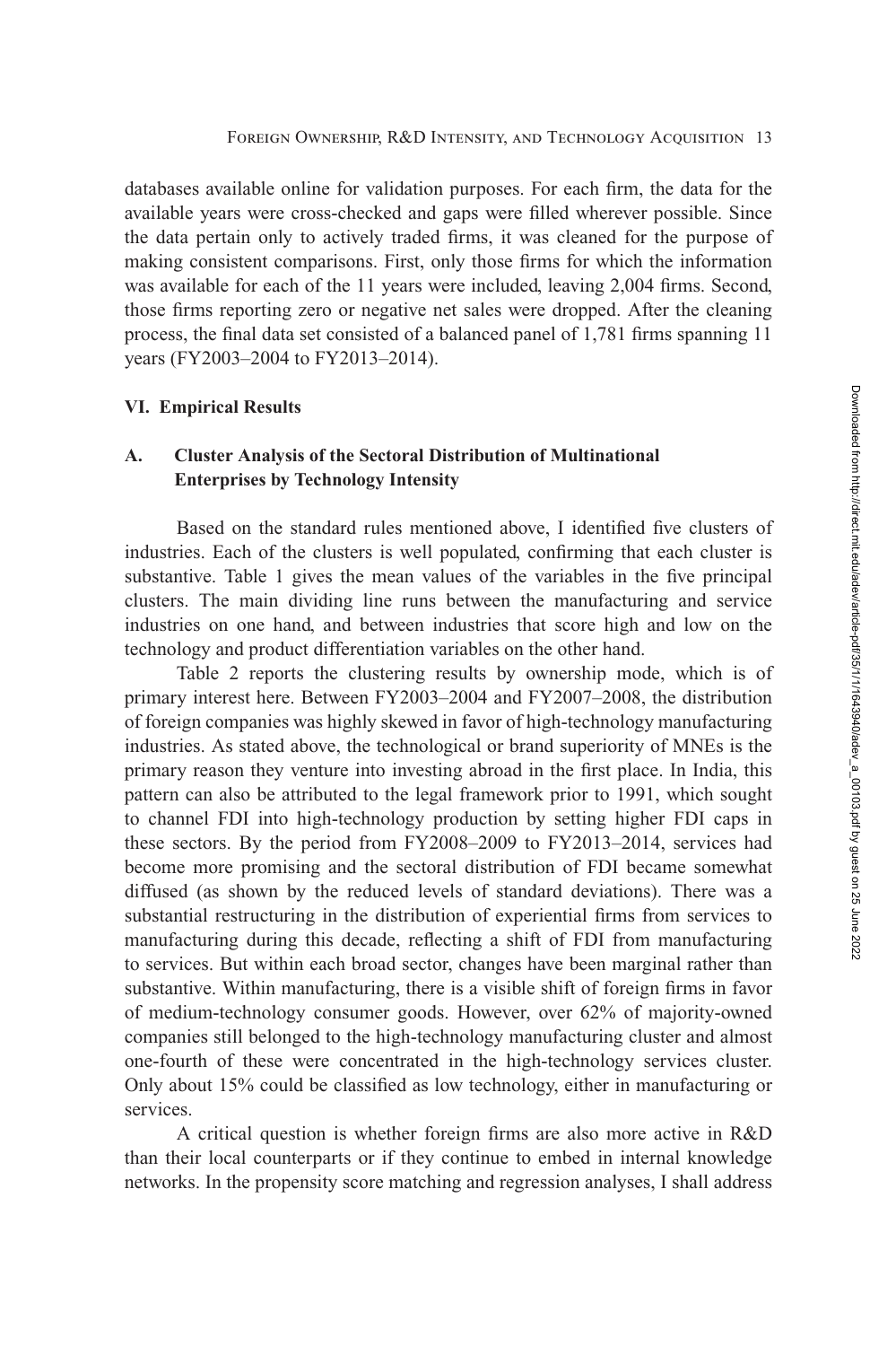<span id="page-13-0"></span>

|                                                           |                                                                     | Table 1. Mean Values by Clusters                                      |                                                                   |                                                                     |                                                                       |
|-----------------------------------------------------------|---------------------------------------------------------------------|-----------------------------------------------------------------------|-------------------------------------------------------------------|---------------------------------------------------------------------|-----------------------------------------------------------------------|
|                                                           |                                                                     | Manufacturing                                                         |                                                                   |                                                                     | Services                                                              |
| Variable                                                  | <b>Differentiation</b><br>Technology<br>and High<br>Product<br>High | <b>Differentiation</b><br>Technology<br>and High<br>Medium<br>Product | <b>Differentiation</b><br>Technology<br>and Low<br>Product<br>Low | <b>Differentiation</b><br>Technology<br>and High<br>Product<br>High | <b>)ifferentiation</b><br>Technology<br>and High<br>Medium<br>Product |
|                                                           |                                                                     |                                                                       |                                                                   |                                                                     |                                                                       |
| Number of industries                                      |                                                                     |                                                                       |                                                                   | 25                                                                  |                                                                       |
| R&D expenditure-to-sales ratio (%)                        | 0.65                                                                | 0.30                                                                  |                                                                   | 0.39                                                                | 0.00                                                                  |
| Royalty payments abroad-to-sales ratio (%)                | 0.35                                                                | 0.04                                                                  | $\widetilde{5}$                                                   | 0.10                                                                | 0.05                                                                  |
| Capital goods imports-to-sales ratio (%)                  | 56.                                                                 | 2.54                                                                  | $\frac{1}{2}$                                                     | 2.32                                                                | 3.50                                                                  |
| Advertisement expenditure-to-sales ratio (%)              |                                                                     | 2.17                                                                  | 191                                                               | 0.98                                                                | $\frac{3.02}{5}$                                                      |
| $R\&D$ = research and development<br>$\ddot{\phantom{a}}$ |                                                                     |                                                                       |                                                                   |                                                                     |                                                                       |

Source: Author's calculations. Source: Author's calculations.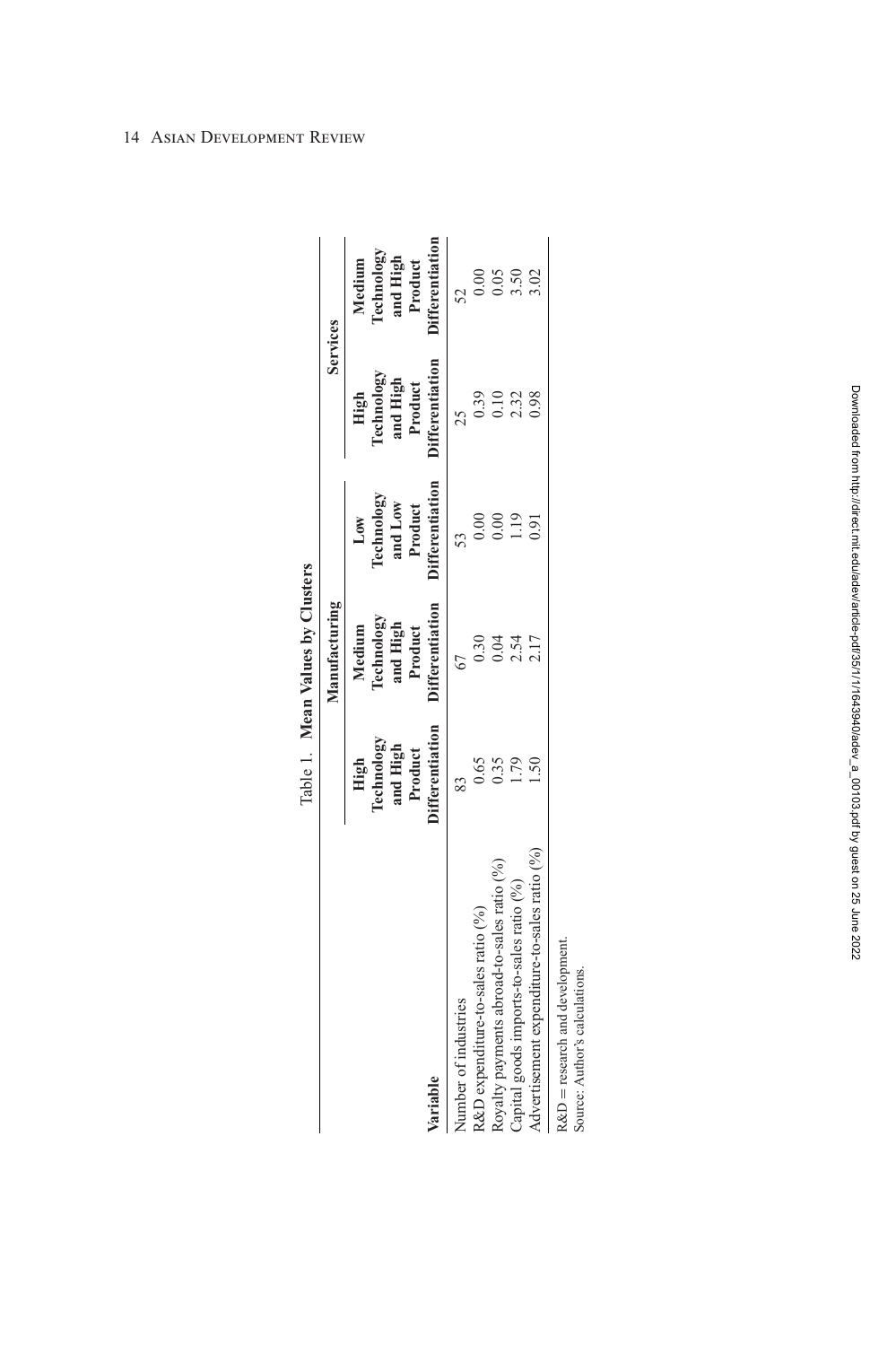<span id="page-14-0"></span>

|                                                                        | FY2003-2004 to FY2007-2008 |                             |                          |                                         |                                 |
|------------------------------------------------------------------------|----------------------------|-----------------------------|--------------------------|-----------------------------------------|---------------------------------|
|                                                                        | <b>Majority</b><br>Owned   | Dominant<br><b>Minority</b> | <b>Minority</b><br>Owned | Experiential<br>Foreign<br><b>Firms</b> | <b>Domestic</b><br><b>Firms</b> |
| High technology and high product<br>differentiation manufacturing      | 64.6                       | 62.3                        | 62.2                     | 36.7                                    | 37.7                            |
| Medium technology and high<br>product differentiation<br>manufacturing | 6.3                        | 7.5                         | 2.7                      | 10.0                                    | 13.2                            |
| Low technology and low product<br>differentiation manufacturing        | 1.3                        | 9.4                         | 13.5                     | 0.0                                     | 5.5                             |
| High technology and high product<br>differentiation services           | 19.0                       | 18.9                        | 13.5                     | 46.7                                    | 32.2                            |
| Medium technology and high<br>product differentiation services         | 8.9                        | 1.9                         | 8.1                      | 6.7                                     | 11.4                            |
| Total                                                                  | 100.0                      | 100.0                       | 100.0                    | 100.0                                   | 100.0                           |
| Standard deviation                                                     | 25.7                       | 24.4                        | 24.0                     | 20.4                                    | 14.1                            |

Table 2. **Classification of Firms by Technological Orientation of Industries (%)**

|                                                                        | FY2008-2009 to FY2013-2014 |                             |                          |                                                |                                 |
|------------------------------------------------------------------------|----------------------------|-----------------------------|--------------------------|------------------------------------------------|---------------------------------|
|                                                                        | Majority<br>Owned          | Dominant<br><b>Minority</b> | <b>Minority</b><br>Owned | <b>Experiential</b><br>Foreign<br><b>Firms</b> | <b>Domestic</b><br><b>Firms</b> |
| High technology and high product<br>differentiation manufacturing      | 62.4                       | 56.0                        | 50.0                     | 46.2                                           | 37.7                            |
| Medium technology and high<br>product differentiation<br>manufacturing | 7.3                        | 12.0                        | 9.3                      | 19.2                                           | 12.9                            |
| Low technology and low product<br>differentiation manufacturing        | 0.9                        | 4.0                         | 11.1                     | 7.7                                            | 5.4                             |
| High technology and high product<br>differentiation services           | 22.9                       | 22.0                        | 18.5                     | 26.9                                           | 32.0                            |
| Medium technology and high<br>product differentiation services         | 6.4                        | 6.0                         | 11.1                     | 0.0                                            | 11.9                            |
| Total                                                                  | 100.0                      | 100.0                       | 100.0                    | 100.0                                          | 100.0                           |
| Standard deviation                                                     | 25.1                       | 21.3                        | 17.1                     | 17.9                                           | 14.0                            |

Source: Author's calculations.

this question after matching each foreign firm with a domestic counterpart within the broad industrial classifications adopted above.

## **B. Propensity Score Matching and Generalized Least Squares Results**

Descriptions of the variables are provided in Table [3.](#page-15-0) Table [4](#page-16-0) reports the summary results of matching quality assessment tests.

The results of matching for individual covariates show large differences in the covariates between the foreign and domestic firms in the original sample. These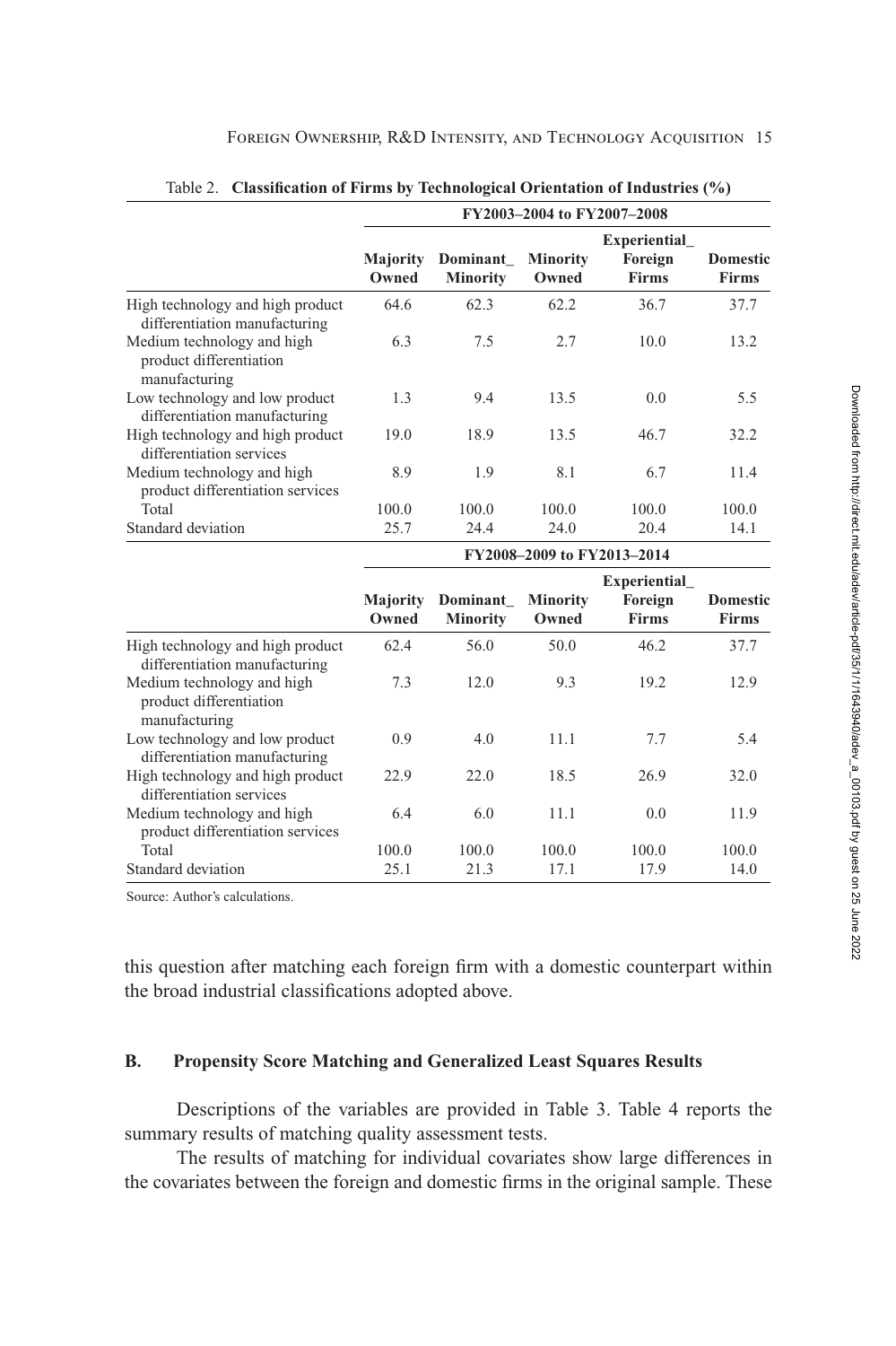<span id="page-15-0"></span>

| Category                                             | <b>Variable</b>              | <b>Description</b>                                                                                                                                        |
|------------------------------------------------------|------------------------------|-----------------------------------------------------------------------------------------------------------------------------------------------------------|
| Foreign ownership                                    | DFOR50<br>DFOR <sub>25</sub> | Firms that had been majority holders (above 50%)<br>Firms that had been dominant minority holders<br>$(25\% - 50\%)$                                      |
|                                                      | DFOR <sub>10</sub>           | Firms that had predominantly been minority holders<br>$(10\% - 25\%)$ (Predominantly is defined as more<br>than two-thirds of the period.)                |
|                                                      | DFOR EXP:                    | The remaining firms that have been under a 25% or<br>more foreign ownership stake in at least one of the<br>years but less than two-thirds of the period. |
| Modes and intensities of<br>technological activities | RD_INT                       | Total research and development expenditure of <i>ith</i><br>firm as a proportion of its sales $(\%)$                                                      |
|                                                      | ROY_INT                      | Royalties and technical fees paid abroad by ith firm<br>as a proportion of its sales to measure acquisition<br>of disembodied technologies (%)            |
|                                                      | CAPIMP_INT                   | Imports of capital goods by <i>i</i> th firm as a proportion<br>of its sales to measure acquisition of embodied<br>technologies $(\% )$                   |
| Firm specific                                        | <b>SIZE</b>                  | Net sales (transformed into logarithms)                                                                                                                   |
|                                                      | SIZE <sub>2</sub>            | Square of SIZE                                                                                                                                            |
|                                                      | <b>AGE</b>                   | The current year net of the year of incorporation                                                                                                         |
|                                                      | EX_INT                       | Exports of goods and services as % of net sales                                                                                                           |
|                                                      | <b>CAPINT</b>                | Net fixed assets as % of net sales                                                                                                                        |
|                                                      | <b>IMPR_INT</b>              | Imports of raw materials and components as % of<br>net sales                                                                                              |
|                                                      | <b>PCM</b>                   | Profits before tax as % of net sales                                                                                                                      |
|                                                      | Tax                          | Profits before tax as % of profits after tax                                                                                                              |
| Industry specific (Based on<br>the cluster analysis) | HTECH_MFG                    | High technology and high product differentiation<br>manufacturing industry $= 1$                                                                          |
|                                                      | MTECH_MFG                    | Medium technology and high product differentiation<br>manufacturing industry $= 1$                                                                        |
|                                                      | <b>LTECH_MFG</b>             | Low technology and low product differentiation<br>manufacturing industry $= 1$                                                                            |
|                                                      | <b>HTECH_SER</b>             | High technology and high product differentiation<br>services                                                                                              |
|                                                      | MTECH_SER                    | Medium technology and high product differentiation<br>services                                                                                            |

#### Table 3. **List of Variables**

Source: Author's description.

differences are considerably reduced after the kernel matching. In all the cases, the absolute mean bias turns out to be insignificant.

The pseudo R-squared, which is obtained by regressing treatment propensity scores on all covariates used in matching on the matched and unmatched samples, substantially decreased after matching in all cases. Rosenbaum and Rubin [\(1983\)](#page-25-0) suggest that a standardized difference of more than 20 should be considered to be large. Our results show that, post matching, none of the standardized differences have an absolute value larger than 3. Finally, the likelihood ratio is insignificant in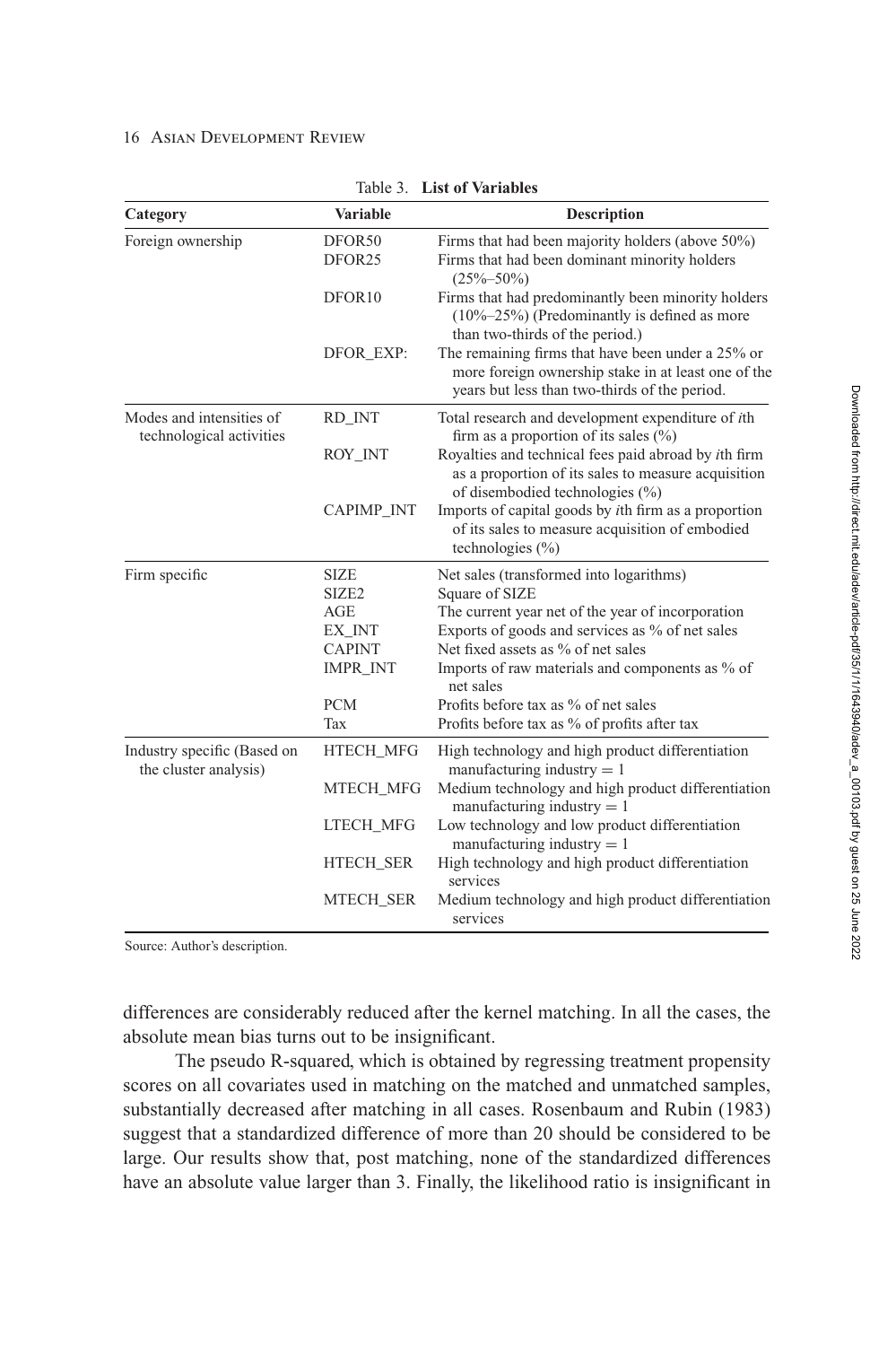| Median Absolute Dias, Pseudo R-Squared, and LR Tests |                       |                      |                  |                    |  |  |
|------------------------------------------------------|-----------------------|----------------------|------------------|--------------------|--|--|
| Pseudo $\mathbb{R}^2$                                | $LR$ chi <sup>2</sup> | p > chi <sup>2</sup> | <b>Mean Bias</b> | <b>Medium Bias</b> |  |  |
| 0.102                                                | 64.78                 | $\Omega$             | 33.5             | 24.2               |  |  |
| 0.002                                                | 0.49                  | 1.000                | 2.6              | 2.2                |  |  |
| 0.049                                                | 23.36                 | 0.005                | 20.9             | 15.3               |  |  |
| $\theta$                                             | 0.06                  | 1.000                | 1.3              | 1.1                |  |  |
| 0.063                                                | 22.71                 | 0.007                | 23.2             | 20.2               |  |  |
| 0.006                                                | 0.65                  | 1.000                | 3.3              | 1.1                |  |  |
| 0.057                                                | 17.05                 | 0.03                 | 19.1             | 14.1               |  |  |
| 0.002                                                | 0.14                  | 1.000                | 3.2              | 2.6                |  |  |
| 0.071                                                | 58.26                 | 0.000                | 28.0             | 24.9               |  |  |
| 0.001                                                | 0.27                  | 1.000                | 2.0              | 1.1                |  |  |
| 0.026                                                | 11.94                 | 0.217                | 17.0             | 10.3               |  |  |
| $\Omega$                                             | 0.03                  | 1.000                | 0.8              | 0.6                |  |  |
| 0.024                                                | 11.80                 | 0.225                | 13.4             | 11.0               |  |  |
| 0.002                                                | 0.35                  | 1.000                | 0.9              | 0.4                |  |  |
| 0.015                                                | 3.88                  | 0.867                | 19.0             | 9.6                |  |  |
| $\theta$                                             | 0.01                  | 1.000                | 0.7              | 0.6                |  |  |
|                                                      |                       |                      |                  |                    |  |  |

<span id="page-16-0"></span>Foreign Ownership, R&D Intensity, and Technology Acquisition 17

 $LR = likelihood ratio$ .

Source: Author's calculations.

all models in the matched samples, confirming the results of the previous two tests. Matching clearly removes a large part of mean and median biases across the board.

The average treatment effects presented in Table [5](#page-17-0) show the average difference in the technology intensities between foreign and domestic firms. The GLS estimates are presented in Table [6.](#page-18-0)

The results reveal that the majority-owned and dominant-minority MNEs were technologically more active than their minority-holding and experiential counterparts during the precrisis period, even though they largely depended on their internal networks to acquire technologies. The modes of technology acquisition adopted by them and technology intensities were also found to be different from those of matched domestic firms. The firms with minority ownership were not significantly different from their local counterparts, while experiential firms appear to be the technological laggards, possibly because they were clustered in the service sector where R&D expenditures were relatively small. The gap between technology expenditures by local and foreign enterprises across all categories narrowed considerably in the postcrisis period. The GLS estimates indicate that this was due to MNEs accelerating their technological expenditures. I discuss the results by mode of technology sourcing below.

## **1. Research and Development Activity**

It may be seen that the average treatment effect on R&D intensity is negative across almost all groups in the pre global financial crisis period. The average R&D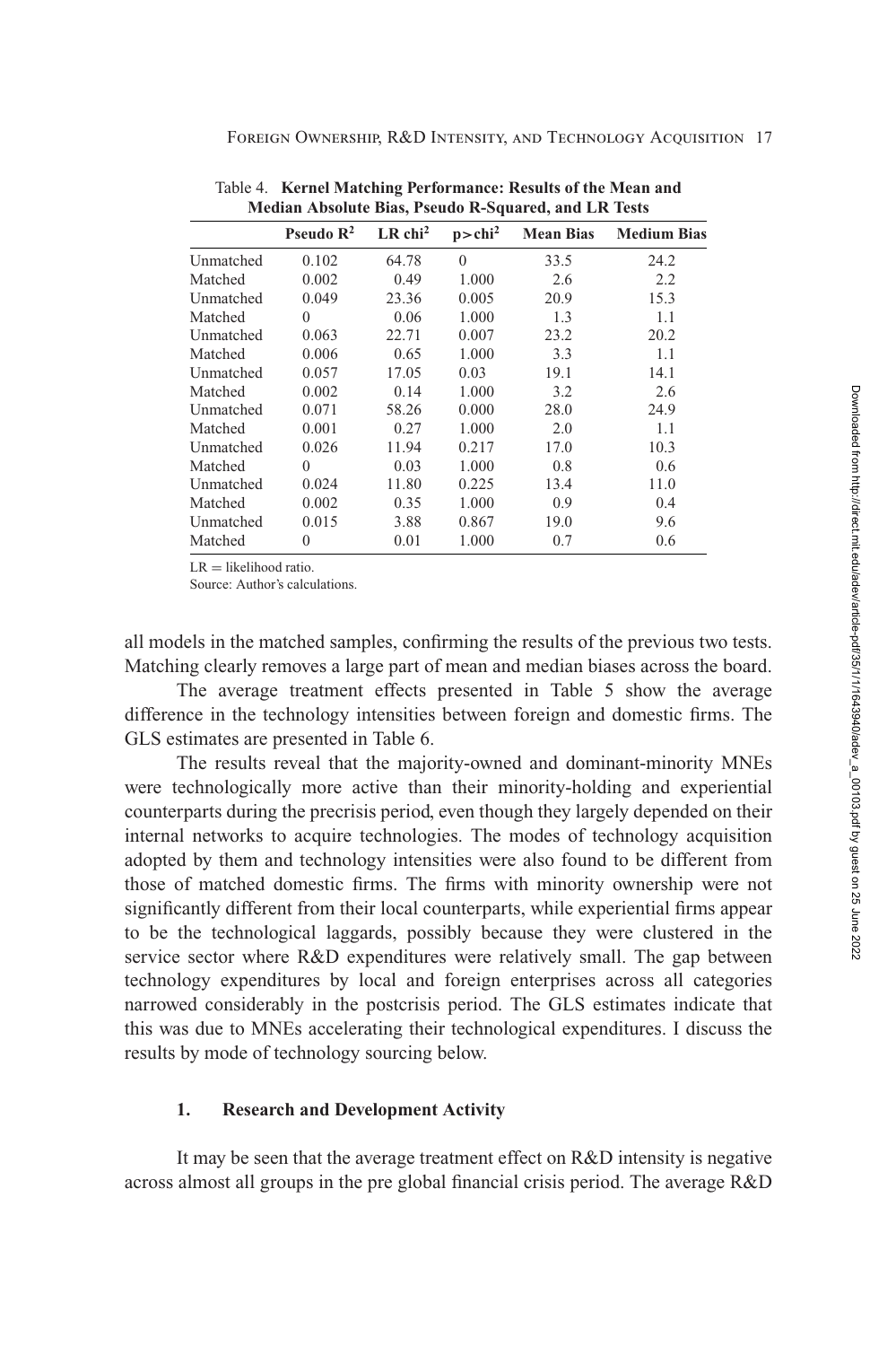|                    | FY2004-2005 to FY2007-2008 |                                 |                                                   |                                              |                                                            |              |  |
|--------------------|----------------------------|---------------------------------|---------------------------------------------------|----------------------------------------------|------------------------------------------------------------|--------------|--|
|                    | Foreign<br><b>Firms</b>    | <b>Domestic</b><br><b>Firms</b> | <b>Technology</b><br>Spending<br><b>Indicator</b> | Average<br><b>Treatment</b><br><b>Effect</b> | <b>Bootstrapped</b><br><b>Standard</b><br><b>Deviation</b> | t-statistics |  |
| DFOR <sub>50</sub> | 77                         | 1,549                           | RD INT                                            | $-.131$                                      | .079                                                       | $-1.658*$    |  |
|                    | 77                         | 1,549                           | ROY INT                                           | .520                                         | .118                                                       | $4.410***$   |  |
|                    | 77                         | 1.549                           | CAPIMP_INT                                        | $-.496$                                      | 2.342                                                      | $-.212$      |  |
| DFOR <sub>25</sub> | 53                         | 1,336                           | RD INT                                            | 0.147                                        | 0.237                                                      | 0.619        |  |
|                    | 53                         | 1,336                           | ROY INT                                           | 0.403                                        | 0.181                                                      | $2.219***$   |  |
|                    | 53                         | 1,336                           | <b>CAPIMP INT</b>                                 | $-0.305$                                     | 0.424                                                      | $-0.721$     |  |
| DFOR <sub>10</sub> | 37                         | 1,305                           | RD_INT                                            | $-0.168$                                     | 0.165                                                      | $-1.1018$    |  |
|                    | 37                         | 1,305                           | ROY INT                                           | $-0.018$                                     | 0.061                                                      | $-0.299$     |  |
|                    | 37                         | 1,305                           | <b>CAPIMP INT</b>                                 | 0.615                                        | 1.173                                                      | 0.524        |  |
| <b>DFOR EXP</b>    | 30                         | 1,206                           | RD INT                                            | $-0.276$                                     | 0.129                                                      | $-2.132***$  |  |
|                    | 30                         | 1,206                           | ROY INT                                           | $-0.087$                                     | .050                                                       | $-1.1734$    |  |
|                    | 30                         | 1,206                           | CAPIMP_INT                                        | 0.520                                        | 1.054                                                      | 0.493        |  |
|                    |                            |                                 | FY2009-2010 to FY2013-2014                        |                                              |                                                            |              |  |
| DFOR50             | 109                        | 1,499                           | RD INT                                            | 0.091                                        | 0.133                                                      | 0.685        |  |
|                    | 109                        | 1,499                           | ROY INT                                           | 0.526                                        | 0.111                                                      | $4.760***$   |  |
|                    | 109                        | 1,499                           | CAPIMP_INT                                        | 0.136                                        | 0.320                                                      | 0.426        |  |
| DFOR <sub>25</sub> | 50                         | 1,340                           | RD INT                                            | 0.604                                        | 0.560                                                      | 1.079        |  |
|                    | 50                         | 1,340                           | ROY INT                                           | 0.220                                        | 0.120                                                      | $1.830*$     |  |
|                    | 50                         | 1,340                           | <b>CAPIMP INT</b>                                 | 0.291                                        | 0.464                                                      | 0.627        |  |
| DFOR <sub>10</sub> | 50                         | 1,340                           | RD INT                                            | $-.005$                                      | 0.184                                                      | $-0.027$     |  |
|                    | 50                         | 1,340                           | ROY INT                                           | 0.031                                        | 0.046                                                      | 0.672        |  |
|                    | 50                         | 1,340                           | CAPIMP_INT                                        | $-0.135$                                     | 0.351                                                      | $-0.384$     |  |
| <b>DFOR EXP</b>    | 26                         | 1,209                           | RD INT                                            | 2.703                                        | 2.836                                                      | 0.953        |  |
|                    | 26                         | 1,209                           | ROY INT                                           | 0.112                                        | 0.115                                                      | 0.974        |  |
|                    | 26                         | 1,209                           | <b>CAPIMP INT</b>                                 | 0.034                                        | 0.569                                                      | 0.059        |  |

<span id="page-17-0"></span>

| Table 5. Propensity Score Matching Estimates of the Average Effect of Foreign Ownership |
|-----------------------------------------------------------------------------------------|
| and Ownership Stakes                                                                    |

Note: \*\*\*, \*\*, and \* denote significance at the 1%, 5%, and 10% level, respectively. Source: Author's calculations.

intensity of majority-owned subsidiaries is 0.13 percentage points less than that of matched domestic firms and was significant at 10%. The GLS estimates presented in Table [6](#page-18-0) confirm this result. This gap in R&D intensity increased as foreign equity holdings declined, with dominant-minority MNEs being an exception. The gap is as large as –0.276% for experiential MNEs. In general, the R&D intensities of foreign firms (leaving aside dominant-minority firms) across all categories turned out to be less than that of matched domestic firms during the global boom period. These findings are in line with earlier studies on the post-1991 period, which suggest that MNEs are not significantly more R&D intensive than their local counterparts in India. In an earlier study on the R&D behavior of manufacturing firms in India, Kumar and Aggarwal [\(2005\)](#page-24-0) used firm-level data from FY1992–1993 to FY1998– 1999. Their findings reveal that MNEs have increased their R&D expenditures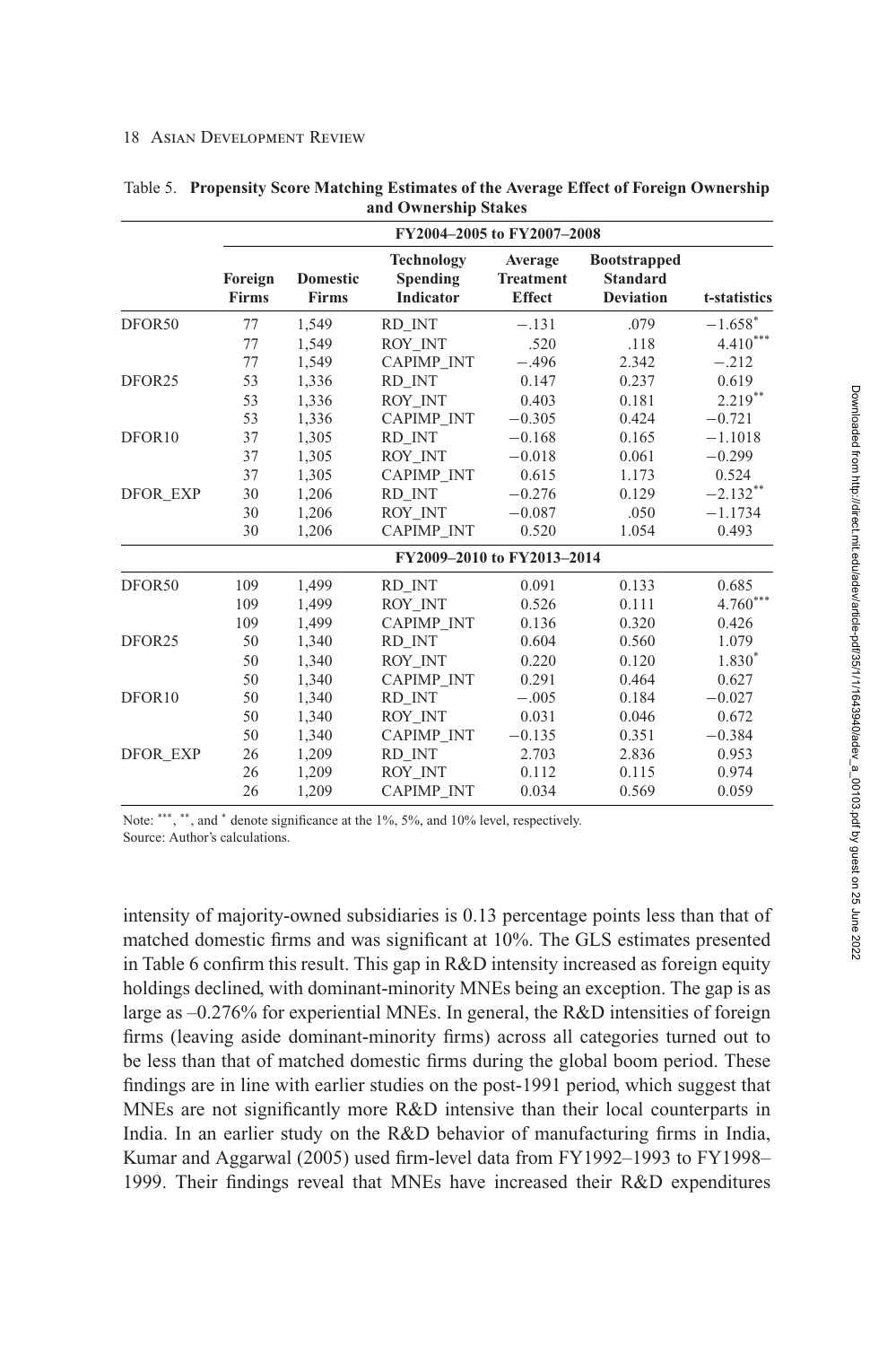<span id="page-18-0"></span>

| <b>GLS Estimates of R&amp;D and Technology Transfers on Matched Samples</b><br>Table 6. |               |                               |               |                               |  |  |
|-----------------------------------------------------------------------------------------|---------------|-------------------------------|---------------|-------------------------------|--|--|
|                                                                                         |               | FY2004-2005 to<br>FY2007-2008 |               | FY2009-2010 to<br>FY2013-2014 |  |  |
| <b>Variable</b>                                                                         | <b>RD INT</b> | <b>ROY INT</b>                | <b>RD_INT</b> | <b>ROY INT</b>                |  |  |
|                                                                                         | Model 1       | Model 5                       | Model 9       | Model 13                      |  |  |
| SIZE                                                                                    | $-0.0149$     | $0.0272$ <sup>*</sup>         | 0.0489        | $0.0314**$                    |  |  |
|                                                                                         | $(-0.741)$    | (1.716)                       | (1.430)       | (2.113)                       |  |  |
| SIZE <sup>2</sup>                                                                       | 0.00480       | $-0.000495$                   | $-0.00402$    | $-0.00198$                    |  |  |
|                                                                                         | (1.512)       | $(-0.307)$                    | $(-0.925)$    | $(-1.508)$                    |  |  |
| AGE                                                                                     | $-0.00381$ ** | 7.14e-05                      | $-0.00428$ ** | 0.000673                      |  |  |
|                                                                                         | $(-2.082)$    | (0.0387)                      | $(-2.057)$    | (0.489)                       |  |  |
| 3 years average of ROY_INT                                                              | $-0.00330$    |                               | $-0.0911$     |                               |  |  |
|                                                                                         | $(-0.770)$    |                               | $(-1.112)$    |                               |  |  |
| 3 years average of RD_INT                                                               |               | $-0.000169$                   |               | $-0.00667$                    |  |  |
|                                                                                         |               | $(-0.452)$                    |               | $(-1.177)$                    |  |  |
| 3 years average of CAP_INT                                                              | $-4.93e-06$   | $4.01e-06$ <sup>*</sup>       | $-5.58e-07$   | 1.15e-07                      |  |  |
|                                                                                         | $(-0.672)$    | (1.722)                       | $(-0.759)$    | (0.340)                       |  |  |
| 3 years average of CAP_IMP                                                              | 0.00831       | $-0.000104$                   | 0.000207      | 2.30e-05                      |  |  |
|                                                                                         | (0.845)       | $(-0.234)$                    | (0.935)       | (0.210)                       |  |  |
| 3 years average of EXINT                                                                | $0.0198***$   | 0.000595                      | $0.0169***$   | $-0.000569$                   |  |  |
|                                                                                         | (2.638)       | (0.617)                       | (3.018)       | $(-0.886)$                    |  |  |
| 3 years average of IMPR_INT                                                             | $-0.00911***$ | $-0.000325$                   | 0.00111       | $0.00123$ <sup>*</sup>        |  |  |
|                                                                                         | $(-2.648)$    | $(-0.636)$                    | (0.422)       | (1.700)                       |  |  |
| PCM with 1-year lag                                                                     | $-2.89e-06$   | 5.48e-07                      | 1.42e-05      | 1.84e-07                      |  |  |
|                                                                                         | $(-1.276)$    | (0.419)                       | (1.261)       | (0.298)                       |  |  |
| <b>MTECH_SER</b>                                                                        | $-0.0332$     | $-0.0791$                     | $-0.109*$     | $0.0292*$                     |  |  |
|                                                                                         | $(-0.655)$    | $(-0.726)$                    | $(-1.769)$    | (1.688)                       |  |  |
| HTECH_SER                                                                               | 0.179         | 0.110                         | 0.133         | $0.208***$                    |  |  |
|                                                                                         | (1.290)       | (0.679)                       | (0.947)       | (2.823)                       |  |  |
| HTECH_MFG                                                                               | $0.448***$    | $-0.0469$                     | $0.454***$    | $0.0961***$                   |  |  |
|                                                                                         | (5.014)       | $(-0.342)$                    | (4.708)       | (4.815)                       |  |  |
| <b>MTECH MFG</b>                                                                        | $-0.0311$     | $-0.125$                      | $-0.159***$   | 0.0130                        |  |  |
|                                                                                         | $(-0.754)$    | $(-1.047)$                    | $(-2.805)$    | (0.874)                       |  |  |
| DFOR <sub>50</sub>                                                                      | $-0.296***$   | $0.450***$                    | 0.0565        | $0.520***$                    |  |  |
|                                                                                         | $(-3.517)$    | (3.948)                       | (0.401)       | (4.883)                       |  |  |
| DFOR <sub>25</sub>                                                                      | $-0.109$      | $0.482$ **                    | $-0.0490$     | $0.242$ <sup>*</sup>          |  |  |
|                                                                                         | $(-0.908)$    | (2.228)                       | $(-0.420)$    | (1.771)                       |  |  |
| DFOR <sub>10</sub>                                                                      | $-0.268$ ***  | 0.00817                       | $-0.0835$     | 0.0377                        |  |  |
|                                                                                         | $(-3.321)$    | (0.180)                       | $(-0.720)$    | (0.894)                       |  |  |
| <b>DFOR EXP</b>                                                                         | $-0.189*$     | $-0.0735$                     | 0.583         | 0.186                         |  |  |
|                                                                                         | $(-1.761)$    | $(-1.192)$                    | (0.721)       | (1.067)                       |  |  |
| TAX with 1-year lag                                                                     | $-8.71e-07$   | $-9.07e-07$                   | $-1.16e-06$   | 2.11e-06                      |  |  |
|                                                                                         | $(-0.265)$    | $(-1.006)$                    | $(-0.518)$    | (1.168)                       |  |  |
| Constant                                                                                | 0.122         | $-0.0659$                     | $0.204***$    | $-0.175***$                   |  |  |
|                                                                                         | (1.037)       | $(-0.716)$                    | (2.113)       | $(-3.033)$                    |  |  |
| Year dummies                                                                            | Yes           | Yes                           | Yes           | Yes                           |  |  |
| Observations<br>Number of code                                                          | 4,800         | 4,800                         | 5,229         | 5,229                         |  |  |
|                                                                                         | 1,690         | 1,690                         | 1,615         | 1,615                         |  |  |

| FOREIGN OWNERSHIP, R&D INTENSITY, AND TECHNOLOGY ACQUISITION 19 |  |  |  |  |
|-----------------------------------------------------------------|--|--|--|--|
|-----------------------------------------------------------------|--|--|--|--|

GLS = generalized least squares, R&D = research and development.<br>Notes: Parentheses represent t-statistics. \*\*\*, \*\*, and \* denote significance at the 1%, 5%, and 10% level, respectively.

Source: Author's calculations.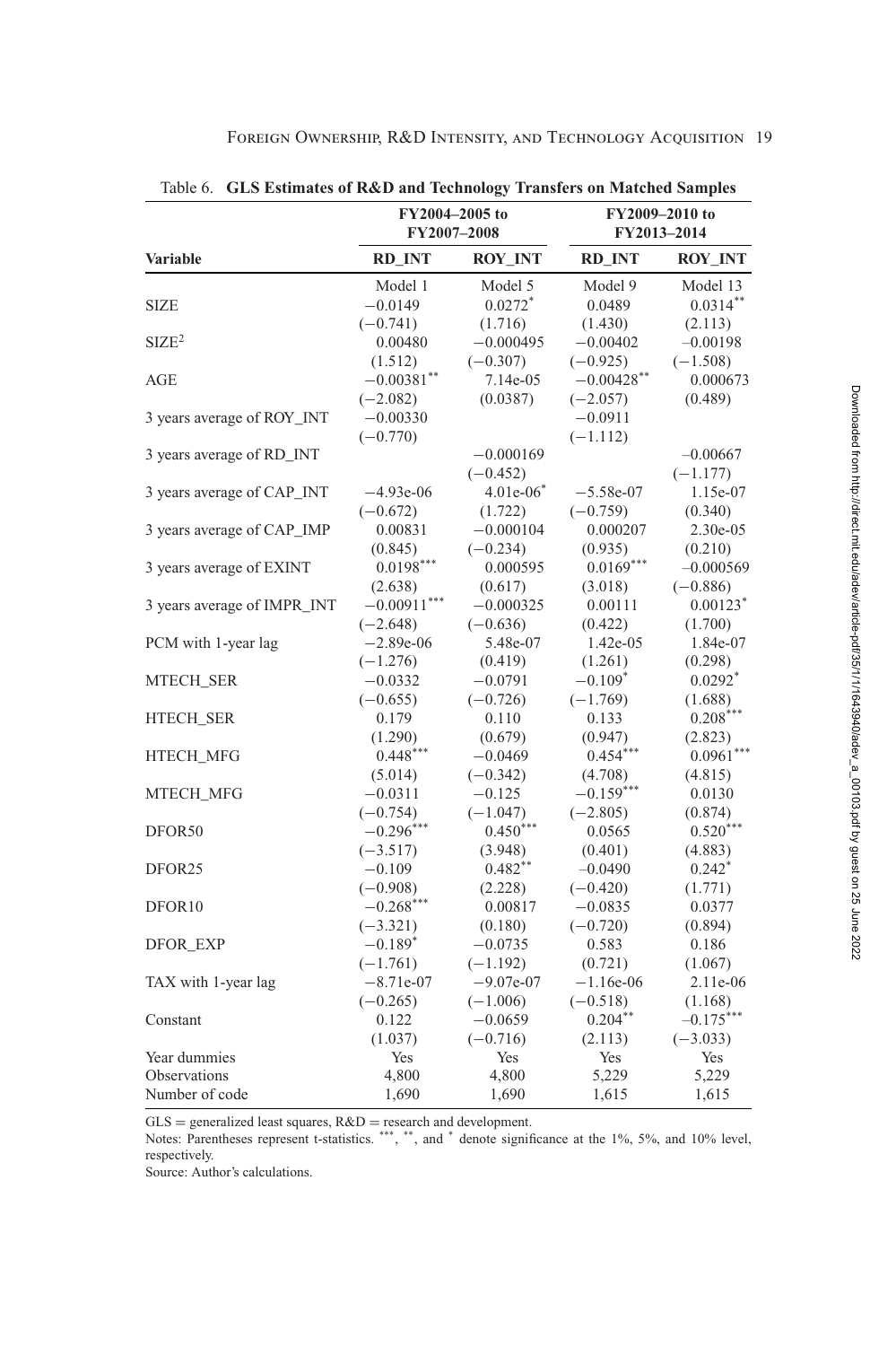faster than their local counterparts in response to the process of liberalization. However, after controlling for the effects of other firm-specific characteristics, their average R&D intensity still turned out to be less than that of domestic firms. The study was revisited by Sasidharan and Kathuria [\(2011\)](#page-25-0). They showed that the average R&D intensity of foreign firms was significantly lower than that of domestic firms between FY1993–1994 and FY2004–2005. For other economies, the results are mixed. Rasiah [\(2007\)](#page-25-0) reviewed the cases of the People's Republic of China; Indonesia; Malaysia; the Philippines; and Taipei,China; and García, Jin, and Salomon [\(2013\)](#page-24-0) reviewed the case of Spain (a developed economy with a lower level of dynamism). These studies found that firms with foreign ownership preferred technological transfer instead of R&D investment as a technological achievement policy (see, for example, Fors and Svensson [2002\)](#page-23-0). However, in probit estimates based on 28,000 firm observations, Falk [\(2008\)](#page-23-0) shows that foreign-owned firms are more innovative than domestic firms, particularly in new European Union member states. Balsari, Özkan, and Varan [\(2015\)](#page-22-0) and Pamukçu and Utku-Ismihan [\(2009\)](#page-24-0) found similar results for Turkey. Evidence from the People's Republic of China is mixed. While Fu [\(2008\)](#page-23-0) and Yang and Lin [\(2012\)](#page-25-0) show positive effects, Chen et al. [\(2008\)](#page-23-0) are not so optimistic.

In contrast to the precrisis period, foreign firms in the post global financial crisis period in India outperformed local firms in R&D intensity, albeit weakly. Table [6](#page-18-0) shows that it was due to acceleration in the R&D intensity of MNEs, which may have been partly due to accelerated reforms in the FDI regime in India that were initiated in the post-2005 period (Figure [1\)](#page-4-0). It could also be that the crisis in advanced economies shifted the focus to emerging markets where competition for market share intensified, forcing MNEs to increase their technological efforts. But the possibility of the global financial crisis affecting companies' offshoring strategies for R&D as a result of the credit crunch in the developed world cannot be ignored. This could have forced firms to search for highly qualified personnel at lower cost. Apparently, India offered an ideal location with its pool of engineers and technologists growing at breakneck speed. The share of students enrolled in engineering and technology institutions as a percentage of total enrollments increased from 13% in FY2006–2007 to 26% in FY2011–2012 on average annual growth of around 25%; growth in enrollment at education and medical institutions followed closely at around 16% per year (Government of India 2013). Thus, contrary to global patterns of contraction in R&D relocation (Kinkel and Som [2012;](#page-24-0) Dachs, Stehrer, and Zahradnik [2014\)](#page-23-0), India exhibited growing R&D spending by MNEs in almost all categories except for minority-held companies. India's experience mirrored that of France, Poland, and the United Kingdom, which also showed rising trends in R&D relocation activities during the review period (Dachs, Stehrer, and Zahradnik [2014\)](#page-23-0). However, in no case was the R&D intensity of foreign firms significantly greater than that of matched local firms.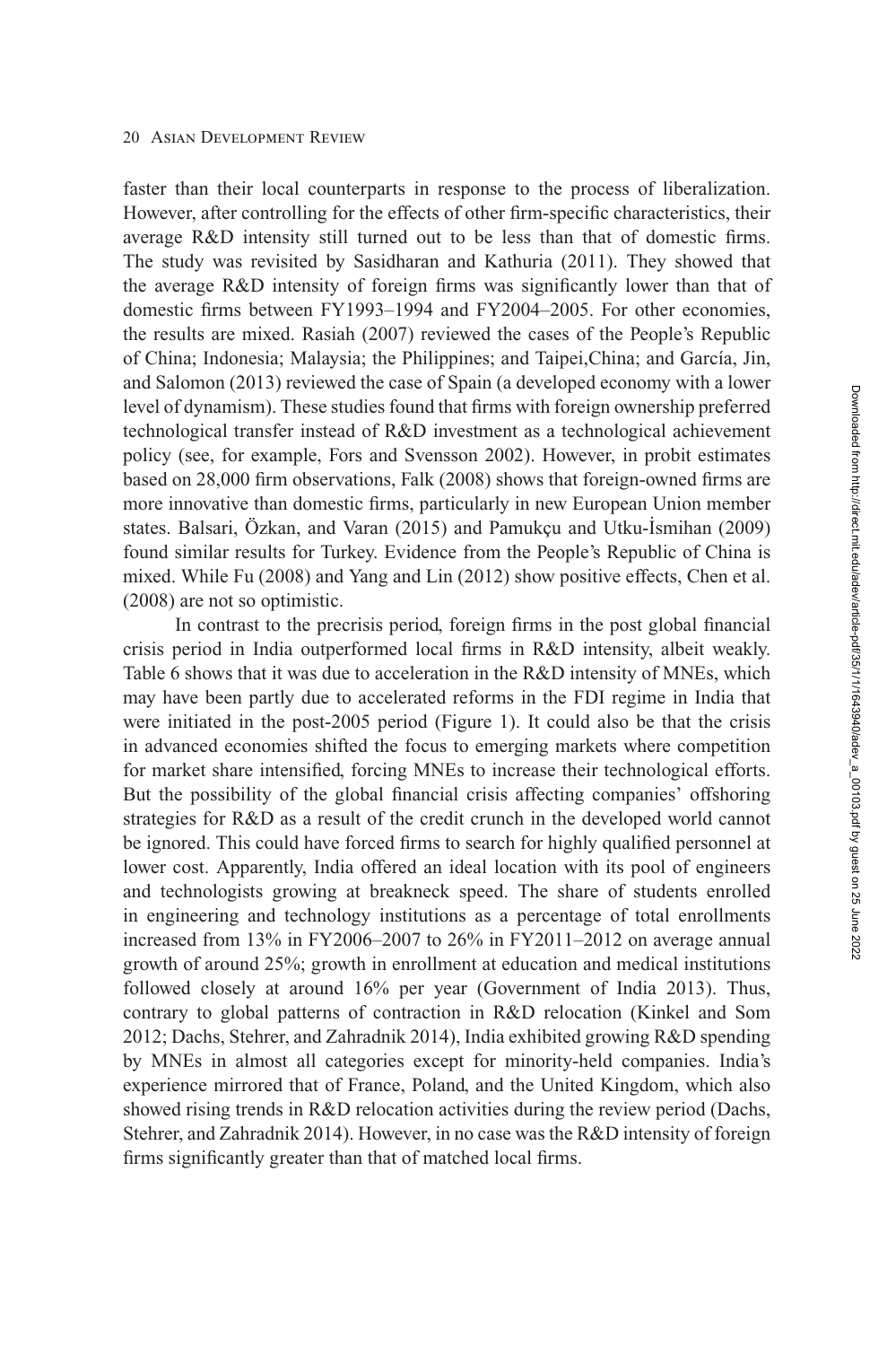#### **2. Royalty Payment Intensity**

During the precrisis period of FY2003–2004 to FY2008–2009, majorityowned and dominant-minority firms spent significantly more on royalty payments than matched local counterparts. Their average royalty-to-sales ratios were 0.53 and 0.40 percentage points higher than that of local firms, respectively. In the postcrisis period, the gap did not show any perceptible change. However, the other two categories, minority-holding and experiential firms, which appeared to be technologically laggards in the precrisis period, enhanced technology acquisition from internal networks and managed to outperform domestic firms, albeit insignificantly, in the postcrisis period. These results support the traditional view of the greater embeddedness of MNEs in internal networks to protect against the spillover of proprietary technologies. This translates into a slow process of R&D relocation and is in line with the results related to R&D spending. The GLS estimates in Table [6](#page-18-0) confirm these results. DFOR50 and DFOR25 are significant in all specifications for ROY\_INT during both periods. The results for other categories of foreign firms also indicate that foreign firms are not technologically embedded in India. They are more likely to depend on their parent labs.

#### **3. Capital Goods Imports**

Imports of capital goods have been a significant mode of technology transfer for both local and foreign-owned firms in India. In the precrisis period, minority-holding and experiential foreign firms were associated with larger spending on capital goods imports than matched local firms; while in the postcrisis period, MNEs with higher ownership stakes enhanced their spending on capital goods imports, along with R&D, over their local counterparts. The minority-holding companies focused more on disembodied technology acquisition. However, the difference in average spending on this mode of technology acquisition is not significantly different between foreign and domestic firms in either period for any category of foreign firms.

Mundlak's estimates presented in Table [7](#page-21-0) validate the results for the main variables. A comparison of these results with the GLS estimates shows that the results are robust.

Finally, it is observed that R&D and royalty intensities are affected differently by other strategic explanatory variables (Table [6\)](#page-18-0). High-technology industries in both the manufacturing and service sectors attract significant technology transfers, but only those in manufacturing induce significantly higher R&D intensities. Thus, promoting high-technology manufacturing is more likely to accelerate R&D efforts in Indian industries. Further, exporting is significantly associated with local R&D efforts, while its relationship with technology imports is insignificant. Age turns out to be negative, indicating that younger firms are more likely to undertake R&D. The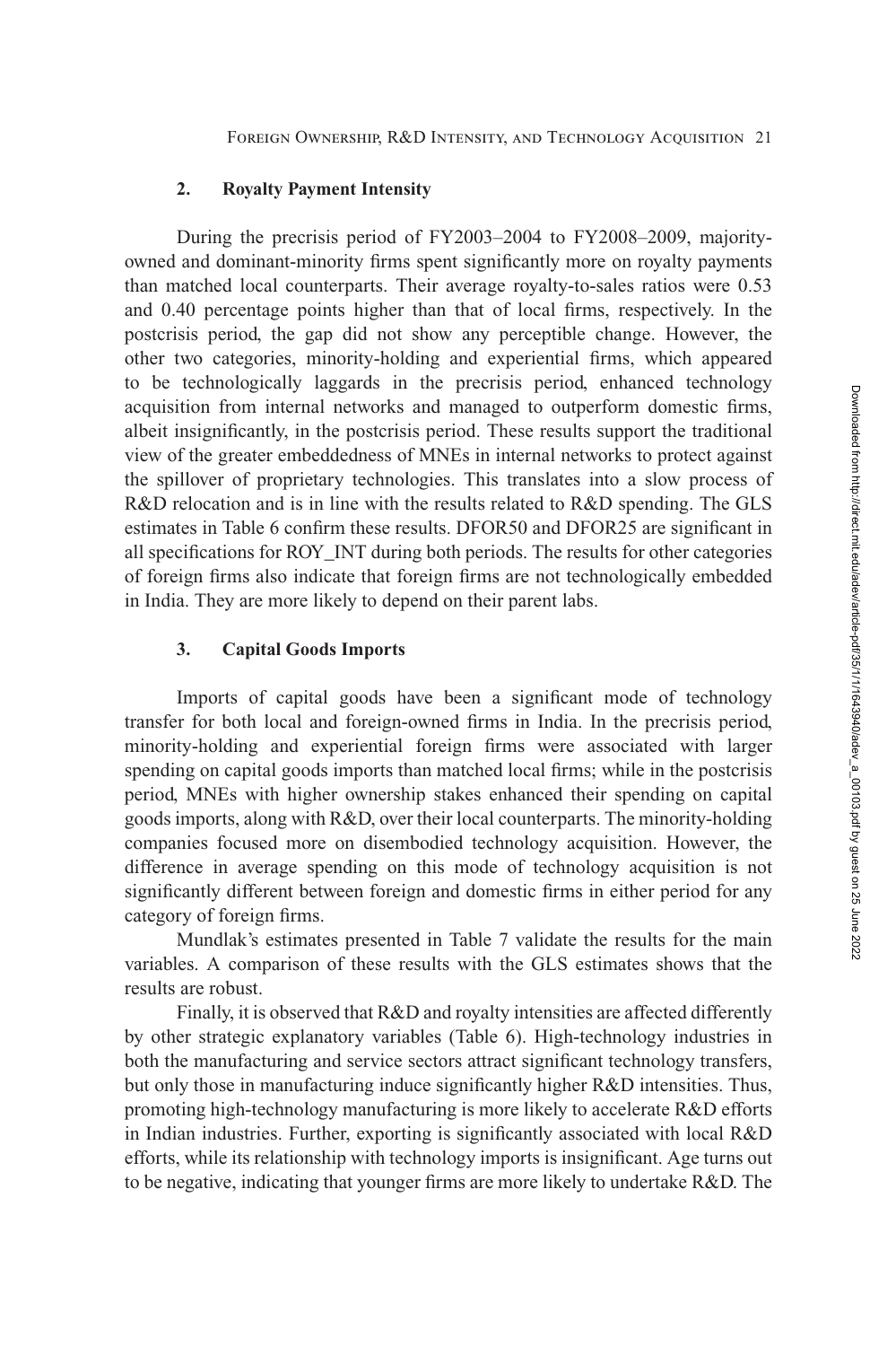<span id="page-21-0"></span>

|                            | <b>ROY INT</b> |              |                            | <b>RD INT</b> |              |  |  |  |
|----------------------------|----------------|--------------|----------------------------|---------------|--------------|--|--|--|
| <b>Variable</b>            | Coefficient    | t-statistics | <b>Variable</b>            | Coefficient   | t-statistics |  |  |  |
| FY2004-2005 to FY2007-2008 |                |              |                            |               |              |  |  |  |
| DFOR <sub>50</sub>         | 0.451          | $3.91***$    | DFOR <sub>50</sub>         | $-0.336$      | $-1.34$      |  |  |  |
| DFOR <sub>25</sub>         | 0.467          | $2.15***$    | DFOR <sub>25</sub>         | $-0.054$      | $-0.18$      |  |  |  |
| DFOR10                     | $-0.023$       | $-0.40$      | DFOR <sub>10</sub>         | $-0.172$      | $-0.49$      |  |  |  |
| <b>DFOR EXP</b>            | $-0.042$       | $-0.89$      | <b>DFOR EXP</b>            | $-0.164$      | $-0.42$      |  |  |  |
|                            |                |              | FY2008-2009 to FY2013-2014 |               |              |  |  |  |
| DFOR <sub>50</sub>         | 0.525          | ***<br>6.61  | DFOR <sub>50</sub>         | 0.073         | 0.36         |  |  |  |
| DFOR <sub>25</sub>         | 0.240          | $2.07***$    | DFOR <sub>25</sub>         | 0.004         | 0.02         |  |  |  |
| DFOR10                     | 0.029          | 0.26         | DFOR <sub>10</sub>         | $-0.081$      | $-0.29$      |  |  |  |
| <b>DFOR EXP</b>            | 0.170          | 1.05         | <b>DFOR EXP</b>            | 0.595         | 1.47         |  |  |  |

| Table 7. Mundlak Estimates of the Main Variables |  |
|--------------------------------------------------|--|
|--------------------------------------------------|--|

Note: \*\*\*, \*\*, and \* denote significance at the 1%, 5%, and 10% level, respectively. Source: Author's calculations.

size variable indicates that relatively larger firms are more likely to engage in R&D, while relatively smaller firms exhibit a greater tendency to import technologies. Finally, the relationship between R&D intensity and technology transfers is found to be negative; the gap appears to have widened over time. Thus, technology transfers may not positively influence local R&D efforts. It is important to identify the triggers for such efforts to augment the technological capabilities of firms.

#### **VII. Conclusion**

Majority-owned and dominant-minority-owned firms are considered to be conduits of technology transfers. This study finds that their local R&D intensities are less than those of their local counterparts in India. The activities of technology generation are found to be concentrated in the home economies of MNEs located in India. It is also found that minority-owned firms are not significantly different from their local counterparts. Finally, the technological dynamism of MNEs was found to have increased across all categories in the postcrisis period. But, it did not result in significant changes in the modes of technology acquisition or significantly larger technology intensities than that of local firms. I find no evidence of a significant increase in relocation of R&D activity to India by production firms after the global financial crisis despite India being much less affected by the crisis than many other economies and having an expanding pool of skilled labor.

The global distribution of R&D is essentially the result of strategic decisions among firms to gain global efficiency through local responsiveness and worldwide learning. A firm's strategic objective is to leverage its innovative advantages to exploit a host economy's knowledge base by tapping into local clusters (e.g., well-educated workforce and high-quality research institutions) and by creating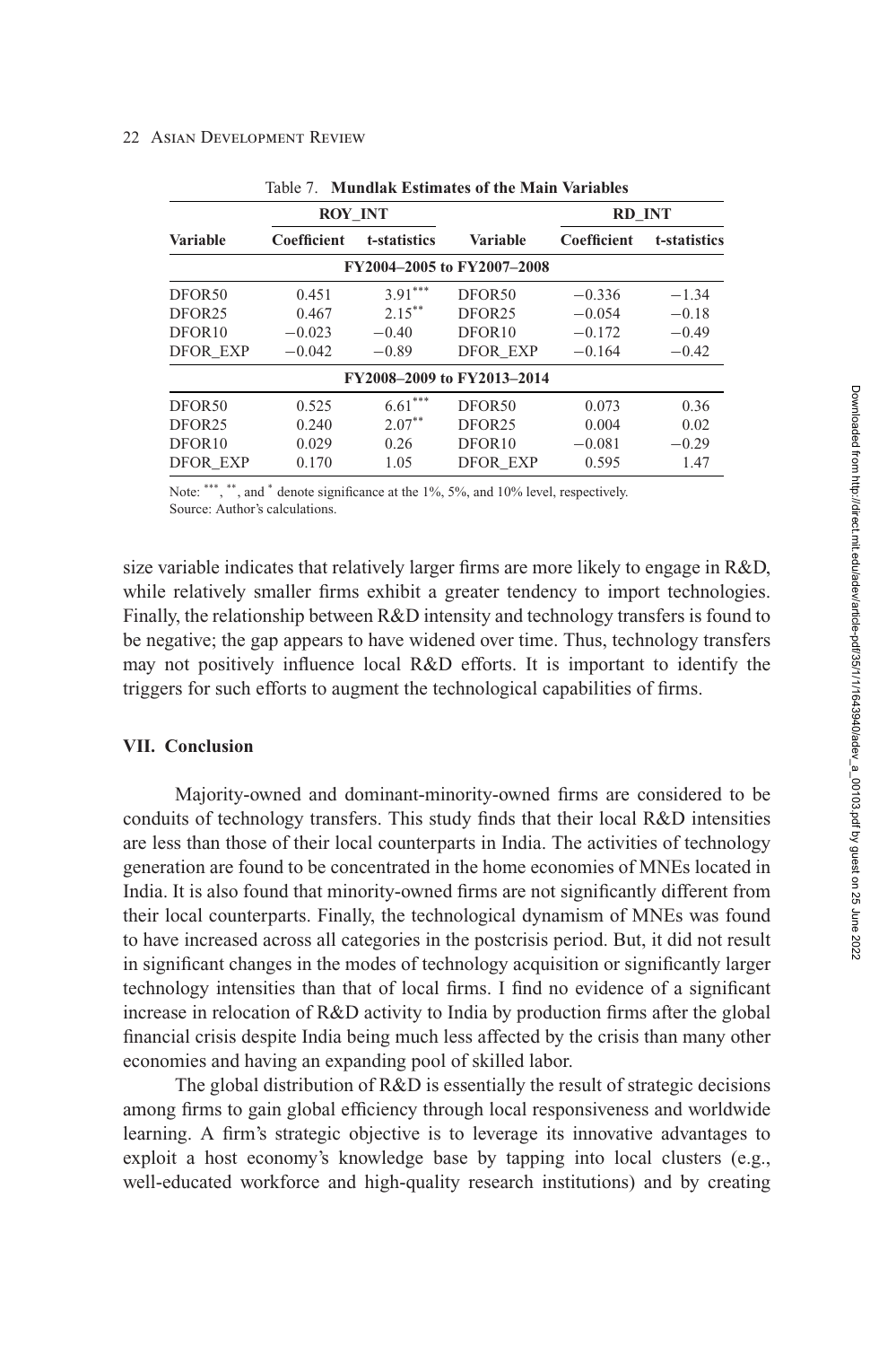<span id="page-22-0"></span>network relations with external partners (e.g., customers and suppliers) and building a strong knowledge base and competitiveness advantages (Andersson, Forsgren, and Holm 2002). Their ability to create, manage, and take advantage of internal and external network-based knowledge flows is a strong source of their competitiveness. Therefore, the host-specific advantages in creating assets are the key attractions for them; markets and resources alone are not sufficient. There are numerous studies that have analyzed the factors affecting the internationalization of R&D by MNEs. According to Hall [\(2010,](#page-24-0) 12), "[t]he variables that most strongly affect location choice are invariably the size of the market, the R&D intensity of the host country, the availability of technical and educated workers, and the presence of lead customers." Their decision to relocate R&D depends in part on the quality of host economy R&D networks, the sophistication of its markets, and the intellectual property rights regime. India is benefiting from a growing pool of engineers and technologists, as well as from the presence of a World Trade Organization-compliant intellectual property rights regime. At the same time, India needs to focus on improving the quality of its skilled labor and local networks, and pursue more effective implementation of the intellectual property rights regime to establish itself as a hub of R&D-intensive FDI. The results in this paper have important policy implications for governments in developing economies such as India. They must strengthen their capabilities to attract knowledge-intensive FDI and exploit the benefits generated through knowledge spillovers (see, for example, Fu, Pietrobelli, and Soete [2011\)](#page-23-0). Building strong local technological capabilities through a well-designed innovation strategy should be at the core of an FDI-induced development strategy.

## **References\***

- Andersson, Ulf, Mats Forsgren, and Ulf Holm. 2002. "The Strategic Impact of External Networks: Subsidiary Performance and Competence Development in the Multinational Corporation." *Strategic Management Journal* 23 (11): 979–96.
- Balsari, Çagnur Kaytmaz, Serdar Özkan, and Seçil Varan. 2015. "Impact of Foreign Ownership on Innovation." *Journal of Economics & Management* 20 (A): 86–96.
- Becker, Bettina. 2013. "The Determinants of R&D Investment: A Survey of the Empirical Research." Loughborough University Economics Discussion Paper Series 9.
- Bell, Andrew, and Kelvyn Jones. 2015. "Explaining Fixed Effects: Random Effects Modeling of Time-Series Cross-Sectional and Panel Data." *Political Science Research and Methods* 3 (1): 133–53.
- Bellak, Christian. 2004. "How Domestic and Foreign Firms Differ and Why Does It Matter?" *Journal of Economic Surveys* 18 (4): 483–514.
- Birkinshaw, Julian, Neil Hood, and Stefan Jonsson. 1998. "Building Firm-Specific Advantages in Multinational Corporations: The Role of Subsidiary Initiative." *Strategic Management Journal* 19 (3): 221–42.

<sup>\*</sup>The Asian Development Bank recognizes "China" as the People's Republic of China.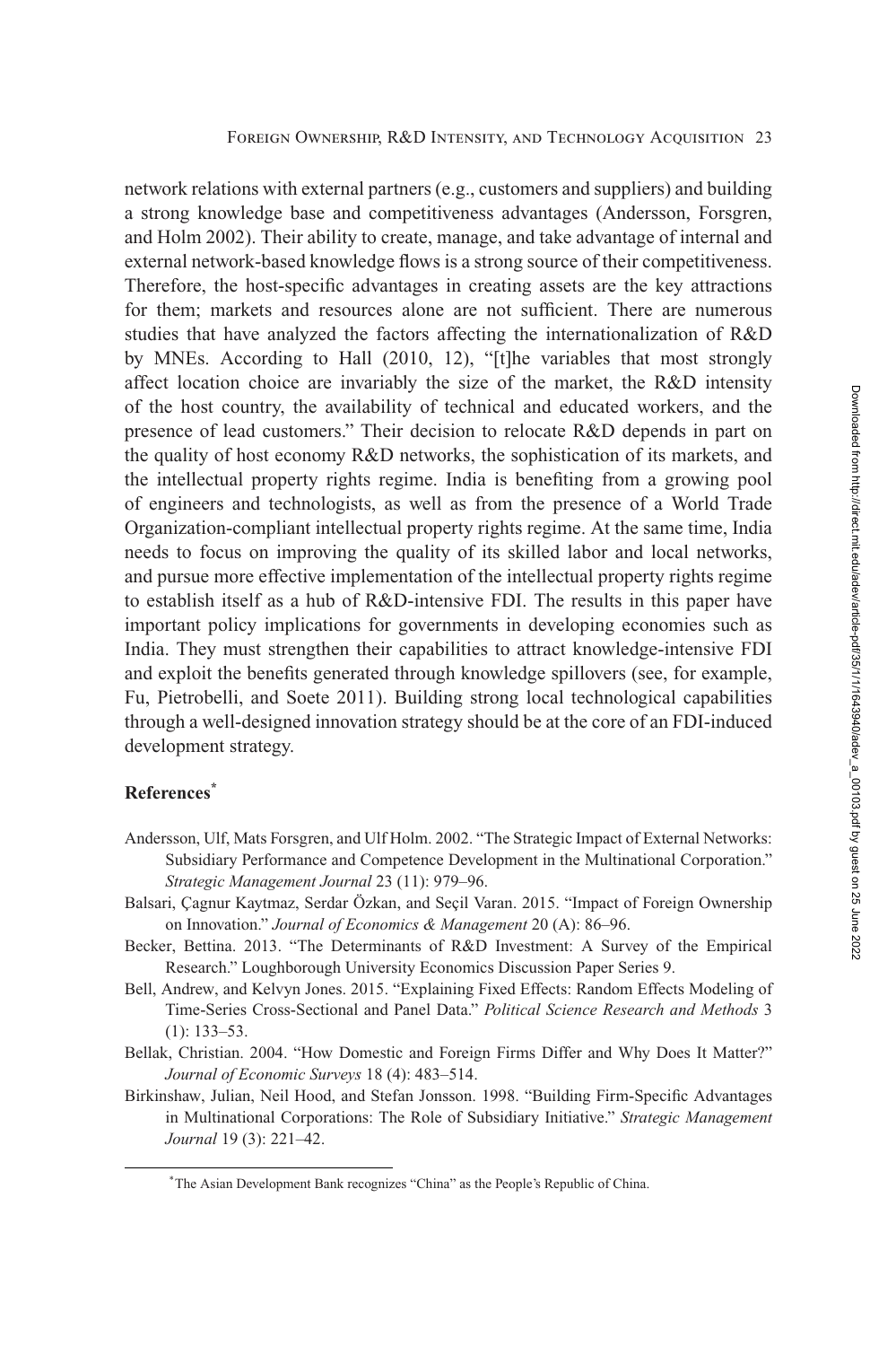- <span id="page-23-0"></span>Birkinshaw, Julian, Neil Hood, and Stephen Young. 2005. "Subsidiary Entrepreneurship, Internal and External Competitive Forces, and Subsidiary Performance." *International Business Review* 14 (2): 227–48.
- Cantwell, John, and Odile Janne. 1999. "Technological Globalisation and Innovative Centres: The Role of Corporate Technological Leadership and Locational Hierarchy." *Research Policy* 28 (2): 119–44.
- Cantwell, John, and Ram Mudambi. 2005. "MNE Competence-Creating Subsidiary Mandates." *Strategic Management Journal* 26 (12): 1109–28.
- Caves, Richard E. 1996. *Multinational Enterprise and Economic Analysis*. Cambridge, UK: Cambridge University Press.
- Choudhury, Mita. 2002. "Potential Selectivity Bias in Data: Evaluation of a Firm-Level Database on Indian Industry." *Economic and Political Weekly* 37 (8): 758–66.
- Chen, Victor Zitian, Jing Li, and Daniel M. Shapiro. 2008. "FDI Knowledge Spillovers and Product Innovations of Chinese Firms." Working Paper at Jack Austin Center for Asia Pacific Business Studies, Simon Fraser University.
- Clark, Tom S., and Drew A. Linzer. 2015. "Should I Use Fixed or Random Effects?" *Political Science Research and Methods* 3 (2): 399–408.
- Clarke, Paul, Claire Crawford, Fiona Steele, and Anna F. Vignoles. 2010. "The Choice between Fixed and Random Effects Models: Some Considerations for Educational Research." CMPO Working Paper, University of Bristol.
- Cohen, Wesley M. 1995. "Empirical Studies of Innovative Activity." In *Handbook of the Economics of Innovation and Technological Change*, edited by Paul Stoneman. Oxford: Blackwell.
- Dachs, Bernhard, Robert Stehrer, and Georg Zahradnik. 2014. *The Internationalisation of Business R&D*. Cheltenham: Edward Elgar Publishing.
- Damijan, Jože P., Mark S. Knell, Boris Majcen, and Matija Rojec. 2003. "Technology Transfer through FDI in Top-10 Transition Countries: How Important are Direct Effects, Horizontal and Vertical Spillovers?" William Davidson Institute Working Papers Series 549.
- Demena, Binyam A., and Peter AG van Bergeijk. 2017. "A Meta-Analysis of FDI and Productivity Spillovers in Developing Countries." *Journal of Economic Surveys* 31 (2): 546–71.
- Dunning, John H. 1993. *Multinational Enterprises and the Global Economy*. Wokingham: Addison-Wesley.
- Dunning, John H., and Sarianna M. Lundan. 2008. *Multinational Enterprises and the Global Economy*. Edward Elgar Publishing.

\_\_\_\_\_. 2009. "The Internationalization of Corporate R&D: A Review of the Evidence and Some Policy Implications for Home Countries." *Review of Policy Research* 26 (1–2): 13–33.

- Everitt, Brian, Sabine Landau, and Morven Leese. 2001. *Cluster Analysis*, 4th edition. London: Oxford University Press.
- Falk, Martin. 2008. "Effects of Foreign Ownership on Innovation Activities: Empirical Evidence for Twelve European Countries." *National Institute Economic Review* 204 (1): 85–97.
- Fors, Gunnar, and Roger Svensson. 2002. "R&D and Foreign Sales in Swedish Multinationals: A Simultaneous Relationship?" *Research Policy* 31 (1): 95–107.
- Fu, Xiaolan. 2008. "Foreign Direct Investment, Absorptive Capacity and Regional Innovation Capabilities: Evidence from China." *Oxford Development Studies* 36 (1): 89–110.
- Fu, Xiaolan, Carlo Pietrobelli, and Luc Soete. 2011. "The Role of Foreign Technology and Indigenous Innovation in the Emerging Economies: Technological Change and Catching-Up." *World Development* 39 (7): 1204–12.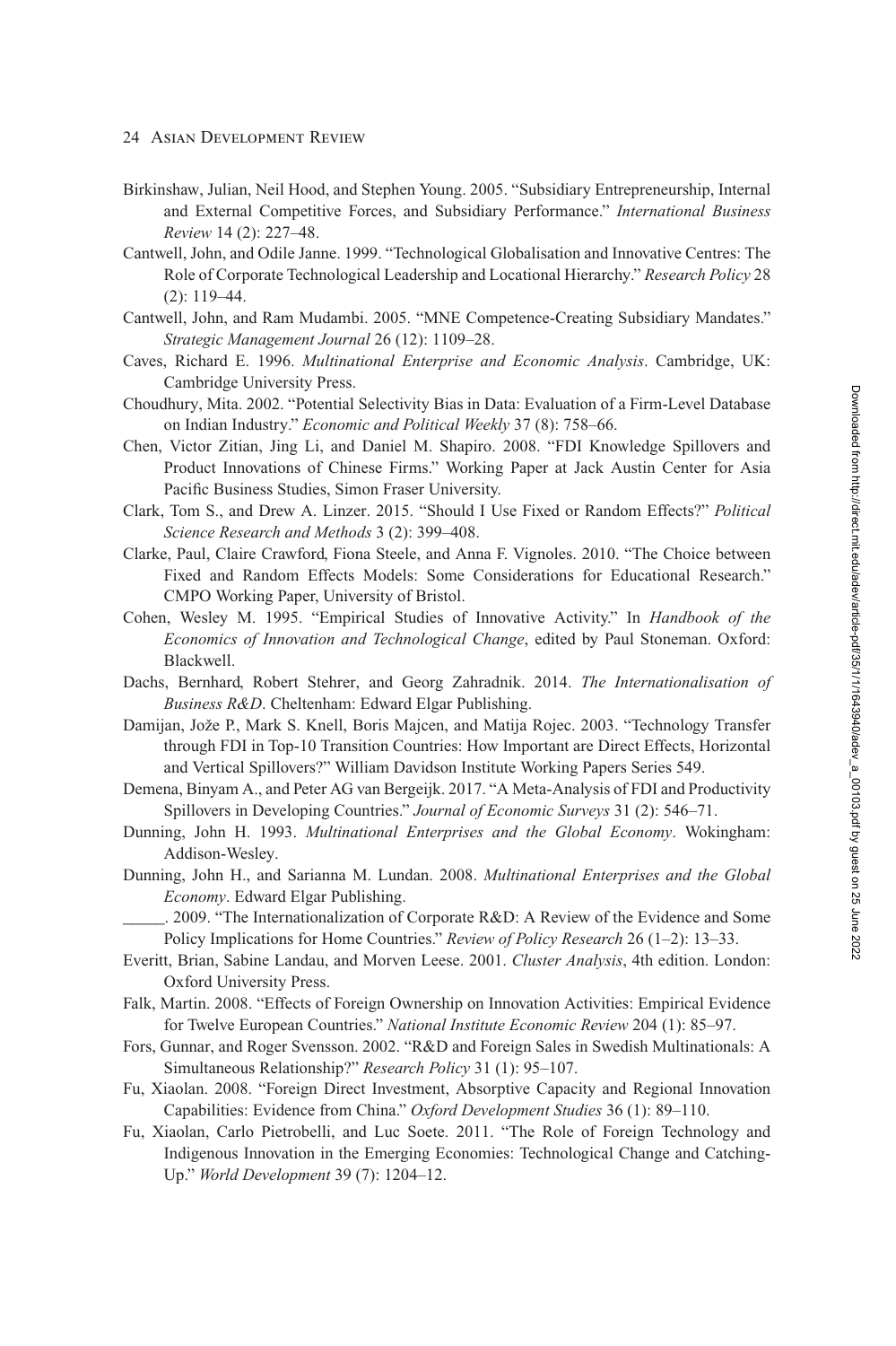- <span id="page-24-0"></span>García, Francisco, Byungchae Jin, and Robert Salomon. 2013. "Does Inward Foreign Direct Investment Improve the Innovative Performance of Local Firms?" *Research Policy* 42 (1): 231–44.
- Ghoshal, Sumantra, and Christopher A. Bartlett. 1990. "The Multinational Corporation as an Interorganizational Network." *Academy of Management Review* 15 (4): 603–25.
- Girma, Sourafel, David Greenaway, and Katharine Wakelin. 2001. "Who Benefits from Foreign Direct Investment in the UK?" *Scottish Journal of Political Economy* 48 (2): 119–33.
- Globerman, Steven, John C. Ries, and Ilan Vertinsky. 1994. "The Economic Performance of Foreign Affiliates in Canada." *Canadian Journal of Economics* 27 (1): 143–55.
- Government of India, Planning Commission. 2013. *Twelfth Five-Year Plan*. New Delhi.
- Gupta, Anil K., and Vijay Govindarajan. 1991. "Knowledge Flows and the Structure of Control within Multinational Corporations." *Academy of Management Review* 16 (4): 768–92.
- Hake, Mariya. 2009. "Firm Growth and Ownership Change in CEE Countries." WIFO Discussion Paper.
- Hall, Bronwyn H. 2010. "The Internationalization of R&D." Maastricht UNU-Merit Working Paper Series 2010-049.
- Hirschey, Mark, Hilla Skiba, and M. Babajide Wintoki. 2012. "The Size, Concentration and Evolution of Corporate R&D Spending in US Firms from 1976 to 2010: Evidence and Implications." *Journal of Corporate Finance* 18 (3): 496–518.
- Hymer, Stephen. 1976. *The International Operations of National Firms: A Study of Direct Foreign Investment*. Cambridge, MA: MIT Press.
- Javorcik, Beata Smarzynska, and Mariana Spatareanu. 2008. "To Share or Not to Share: Does Local Participation Matter for Spillovers from Foreign Direct Investment?" *Journal of Development Economics* 85 (1): 194–217.
- Kinkel, Steffen, and Oliver Som. 2012. "Changing Patterns of R&D Relocation Activities in the Course of the Global Economic Crisis." Paper presented at DRUID Conference. Copenhagen. June 19–21.
- Kuemmerle, Walter. 1999. "The Drivers of Foreign Direct Investment into Research and Development: An Empirical Investigation." *Journal of International Business Studies* 30  $(1): 1-24.$
- Kumar, Nagesh, and Aradhna Aggarwal. 2005. "Liberalization, Outward Orientation and Inhouse R&D Activity of Multinational and Local Firms: A Quantitative Exploration for Indian Manufacturing." *Research Policy* 34 (4): 441–60.
- Kumar, Nagesh, and Mohammed Saqib. 1996. "Firm Size, Opportunities for Adaptation and In-house R&D Activity in Developing Countries: The Case of Indian Manufacturing." *Research Policy* 25 (5): 713–22.
- Lall, Sanjaya. 1992. "Technological Capabilities and Industrialization." *World Development* 20 (2): 165–86.
- Mebratie, Anagaw Derseh, and Peter AG van Bergeijk. 2013. "Firm Heterogeneity and Development: A Meta-analysis of FDI Productivity Spillovers." *The Journal of International Trade & Economic Development* 22 (1): 53–74.
- National Science Foundation. *Statistics*. http://www.nsf.gov/statistics/.
- Organisation for Economic Co-operation and Development (OECD). 2008a. *The Internationalisation of Business R&D: Evidence, Impacts and Implications*. Paris. \_\_\_\_\_. 2008b. *OECD Benchmark Definition of Foreign Direct Investment*, 4th edition. Paris.
- Pamukçu, Teoman, and Fatma Muazzez Utku-İsmihan. 2009. "Determinants of R&D Decisions of Firms in Developing Countries the Case of Turkey." Paper presented at the Anadolu International Conference in Economics. Eskişehir, Turkey. June 17-19.